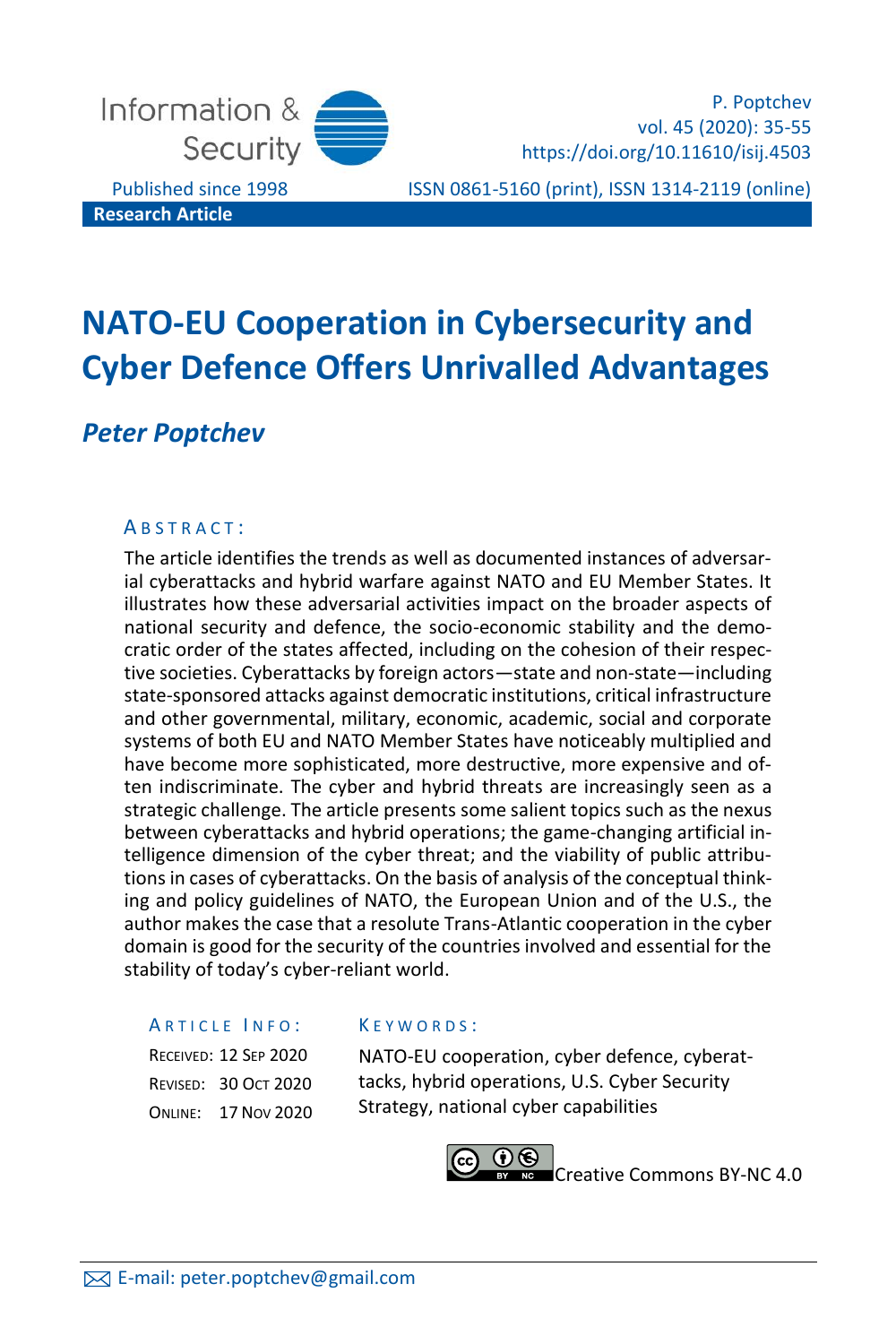### **Introduction**

The idea of proposing enhanced EU-NATO cyber cooperation at a time when both the European Union (EU) and NATO experience open challenges to their integrity, indeed their very existence, from capitals to the East and to the West as well as from Eurosceptic and populist forces within, might seem untimely. While such doubts are reasonable, a closer examination of the problem, as attempted in this article, reveals that Trans-Atlantic cooperation in the cyber domain is good for the security of the countries involved and essential for the stability of today's cyberreliant world.

The EU's decision to pursue strategic autonomy, and the increasing NATO-EU security and defence cooperation observed in the last several years in particular, bring the two blocks closer together in well specified areas, not the other way round. The U.S., which under President Trump does not seem to value the EU sufficiently, to say the least, clearly needs allies and partners in at least two critical areas: missile defence and cybersecurity. In the past year, Washington's recurring wish to restore working relations with the new leaders of the EU, as conveyed by Secretary of State Mike Pompeo, is an encouraging sign but with little practical consequence.

In its Cyber Security Strategy, Washington recognizes that many allies and partners possess unique cyber capabilities that can complement their own and sets as a priority action to strengthen the capacity and interoperability of those allies and partners to improve the United States ability to optimize the combined skills, resources, capabilities, and perspectives against "shared threats."<sup>1</sup>

NATO-EU cooperation in cybersecurity and cyber defence, including partner nations around the world, can be highly beneficial as both political interest and technological expediency converge to make a strong case for addressing the common cyber challenge together. This would entail basically two pathways: (1) tackling the cyber threat and related hybrid warfare effectively; and (2) engaging the rest of the world in regulating cyberspace, including related new technologies such as artificial intelligence (AI), Internet of Things (IoT) and 5G.

Both the "defensive" and the "offensive" techniques and procedures necessary for solving the first challenge increasingly rely on governments' capabilities to monitor, detect, analyse and manage big data, including through cross-border exchange, access to deep knowledge and a productive relationship with industry, academia and social media companies. An allied and partner format, involving dozens of countries in well-defined exchange and cooperation streams, is matchless in this regard.

The same applies to the second pathway, which requires multilateral communication and diplomacy vis-à-vis ambitious competitors and adversaries operating in cyberspace, who are however equally, if not more, dependent on scientific and technology exchange and international trade. The Euro-Atlantic community of nations, including partners around the world, share identical strategic interests in the digital era. This group of countries can be—once the necessary international conditions and prerequisites are in place—an influential force, capable of shaping the outcome in any global forum tasked with developing cyberspace rules.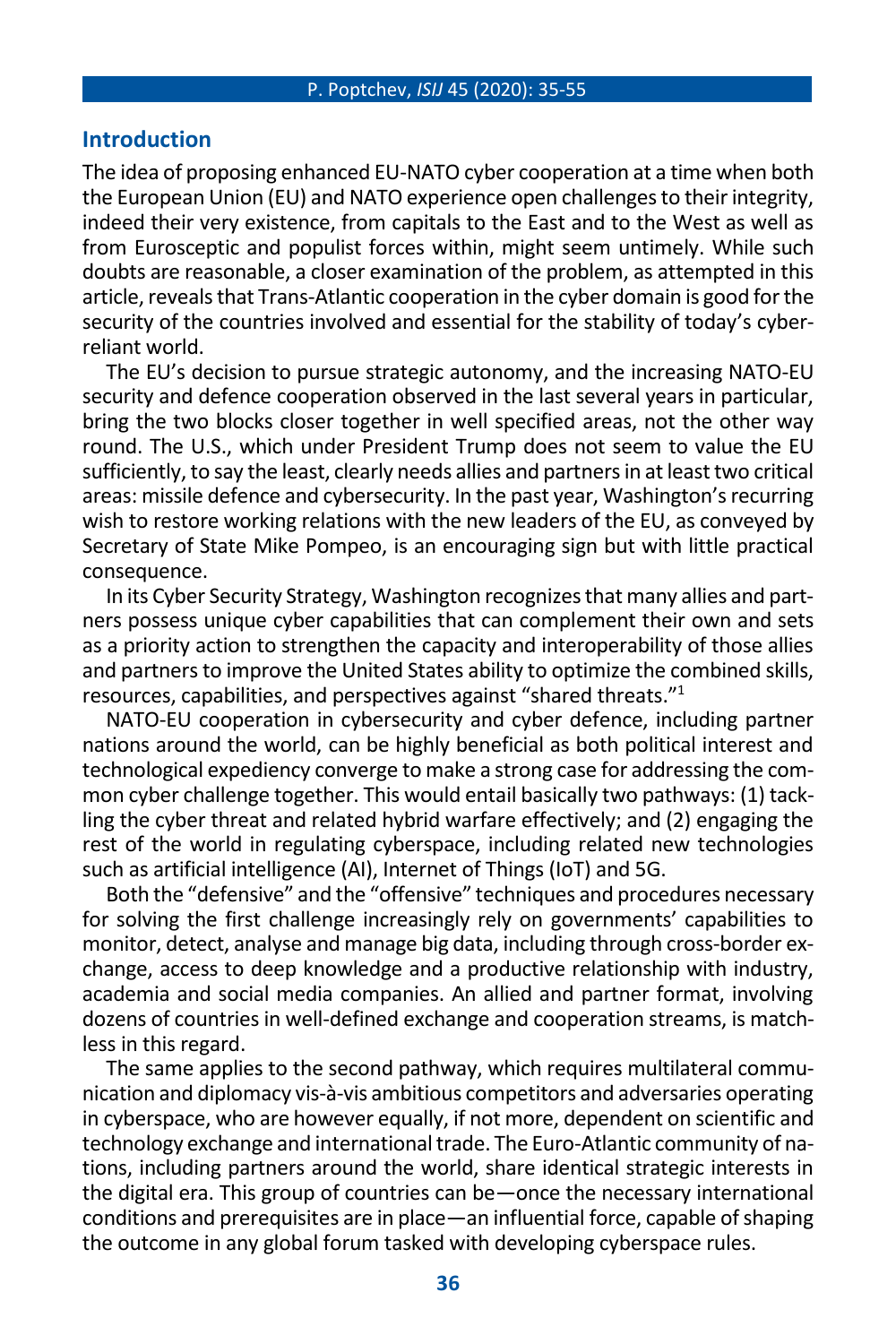### **Background**

In the run-up to the July 2018 NATO Brussels Summit, a debate was held in several Allied formats on the feasibility of adopting shared principles and capabilities, including perhaps a common strategy, to develop reliable cybersecurity and cyber defence. The debate remained inconclusive, yet it revealed that Allies would be ready to exchange information and cooperate on a voluntary basis, as appropriate. This position was constructively elaborated in time for the Summit to state that…"We have agreed how to integrate sovereign cyber effects, provided voluntarily by Allies, into Alliance operations and missions, in the framework of strong political oversight."<sup>2</sup> NATO thus applies a pragmatic and flexible approach to rallying the national cyber capabilities of Allies and, where applicable, Partners to deter, protect and defend against the common cyber threat acquiring global proportions.

The Brussels Summit reconfirmed that cyber defence was part of NATO's core task of collective defence and emphasized that Allies must be able to operate as effectively in cyberspace as they do in the air, on land, at sea, and in space to strengthen and support the Alliance's overall deterrence and defence posture. The actual implementation cycle—in particular, in acquiring and deploying capabilities to cope with the whole range of adversarial cyberattacks and intrusions is expected to take several years. The fight against cyber- and hybrid attacks becomes a key component of NATO's 360-degree approach to security.

In anticipation of these developments and based on more than two years of research, a NATO Workshop, entitled "Integrated Approach to Cyber Defence: Human in the Loop," held its concluding session in Sofia in April 2018. The workshop focused on promoting cyber security system thinking and deliberating on how human factors can enhance cyber defence in national and allied format.<sup>3</sup> The workshop posited that the growing complexity of cyberspace, and of the cyber threat itself, requires an enhanced supportive attitude to the role of humans. It also substantiated an integrated approach to cybersecurity and cyber defence, which essentially corresponds to the "holistic" approach to cybersecurity adopted by the EU in 2015.

Not only technology but also knowledgeable and well trained specialists should be treated, on an equal if not enhanced basis, as indispensable to developing proactive cyber systems of deterrence, protection and defence, concluded the workshop.<sup>4</sup> An array of impressive analyses, empirical studies and tested variants of physical cyber systems were presented at the Sofia workshop, demonstrating upto-date Allied capabilities: from biometric identification schemes used in immigration controls to visualization for cyber situation awareness, to detection of enemy's information injections, to ensuring weapons' or avionics systems' cybersecurity. While the workshop kept to its mandate and highlighted scientific and technical aspects of cyber defence, the multi-faceted analytical findings allowed for a statement in the Technical Evaluation Report of a broader political nature, namely: the expanding complexity of cyberspace, if left unaddressed and unregulated, will create cyber chaos with unpredictable consequences.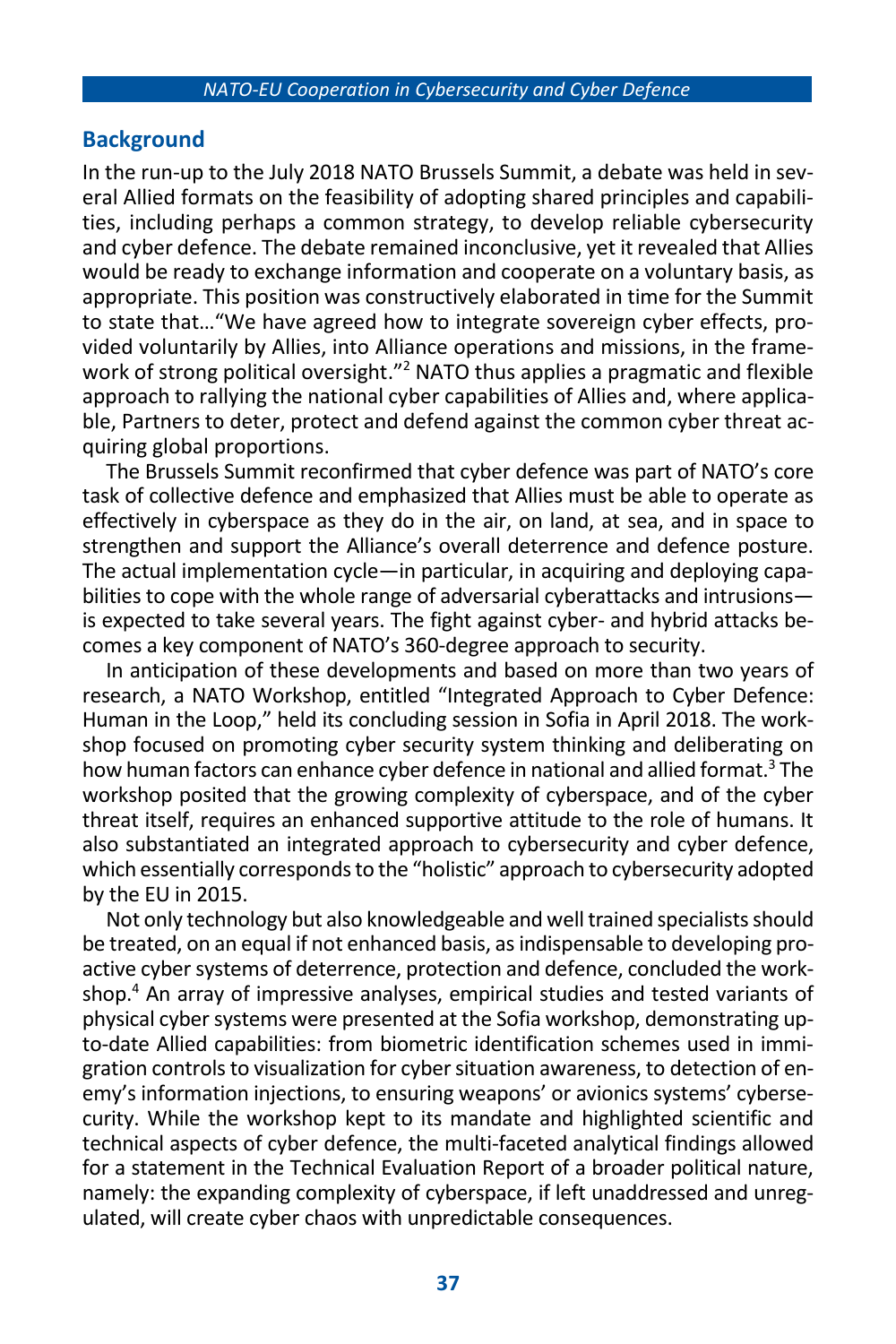This author made a presentation at the Sofia workshop too, arguing that developing a holistic cyber security and cyber defence strategy by collaborative efforts of NATO and EU, through doctrinal alignment and structured coordination, would contribute to addressing effectively the symbiotic challenges of cybersecurity and cyber defence.<sup>5</sup> While some participants found the proposal relevant, the idea of a common EU-NATO cyber strategy was judged premature and did not garner sufficient support.

On the other hand, the decisions taken at the Brussels NATO Summit on cyber defence clearly support the logic that developing, as a minimum, "cyber warfare principles" is absolutely necessary to allow the Alliance to integrate individual nations' cyber capabilities into Alliance operations.<sup>6</sup> The issue has important operational as well as doctrinal aspects, the latter pertaining, in particular, to the possible application of Article 5 in cases of adversarial cyberattacks and/or hybrid operations. The process of developing NATO cyber warfare principles or a similar set of engagement rules should go hand in hand with exploring and operationalizing the potential of a more elaborate EU-NATO cyber security cooperation. At the close of the 2018 Summit, Secretary General Jens Stoltenberg emphasized that NATO was "stepping up cooperation with the EU on cyber defence, military mobility, and in countering hybrid threats."7

This article attempts to identify the underlying trends in cyberattacks and hybrid warfare and, in particular, the political and strategic implications of adversarial cyberattacks on NATO and EU Member States' assets. The text further illustrates how these adversarial activities impact on the broader aspects of national security, defence, socio-economic stability and democratic order of the states affected, including on the cohesion of their respective societies.

### **The Cyber and Hybrid Threats Acquire Strategic Dimensions**

Commerce, communications, individual privacy, intellectual property, and critical infrastructure, among others, all depend upon tools vulnerable to cyberattacks. Artificial intelligence (AI) compounds these concerns, remarks a Brookings study on reinvigorating multilateralism. <sup>8</sup> Consequently, the comprehensive embrace of cyber is much discussed. Dawn Thomas, an associate director and research analyst, argues that today cyber is much bigger than the "interconnected IT world." In her view, "cyber touches any part of society" (everything), and from that "everything" she identifies—and recommends to focus on—five areas in which cyberwarfare impacts society: Elections; Military secrets; Damage to infrastructure; Political and corporate espionage; and Polluting information spaces.<sup>9</sup> Cyberattacks by state and non-state "foreign actors," including state-sponsored actors, against democratic institutions, critical infrastructure and other governmental, military, economic, academic, social and corporate systems of both EU and NATO Member States have noticeably multiplied in the past few years, and have become more sophisticated, more destructive, more expensive and often indiscriminate. The US Identity Theft Resource Center revealed that the number of data breaches in the U.S. alone rose from 419 in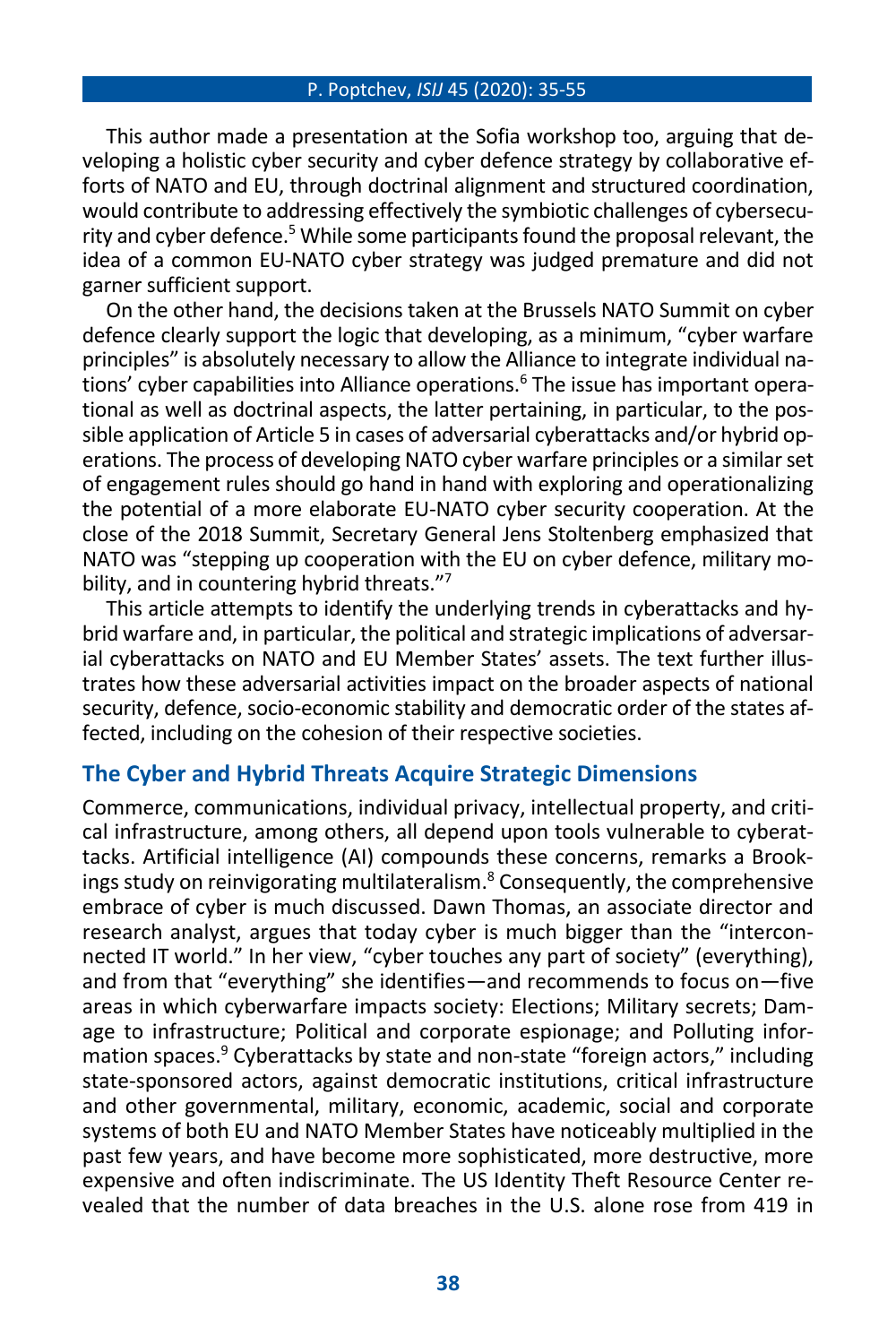2010, with 23 million records stolen, to 1,579 in 2017, with the theft of 179 million records.<sup>10</sup>

Similar trends are observed on this side of the Atlantic, including in allied countries in Central and Eastern Europe. Bulgaria's National Centre on Information Security has reported "an abrupt increase" in the number of cyber incidents. In the first eight months of 2019 alone 2 028 531 incidents have been registered against 340 750 incidents in the same period of 2018. In comparison to 2017, this figure represents an increase of 20 times.<sup>11</sup>

Cyberattacks, including injections, can be particularly debilitating, with longterm and unpredictable negative consequences, when successfully implemented against electoral processes or disrupting the political and social fabric, including with a view to manipulating established public perceptions. Countries with functioning parliamentary democracy, rule of law and human rights standards—essentially EU and NATO Member States—are particularly vulnerable.

In a September 2016 letter to the FBI, the then Senate Minority Leader qualified the foreign attempts to cast doubt on free and fair elections as "a danger to democracy not seen since the Cold War." <sup>12</sup> A former U.S. Ambassador to Moscow interprets the Russian interference in the 2016 presidential elections as "an opportunity to take advantage of the polarization and dysfunction of the American political system" in order to "sow chaos and further dysfunction." 13

The Ambassador's observation has been prophetically corroborated six months later by a USA Today/Suffolk University Poll which concluded that "Americans dread the 2020 election and have doubts about the outcome." The poll found "a sharply divided country" that views next year's presidential campaign as "a sobering test of the fundamental values of the United States." If the candidate they support loses, the poll finds, nearly four in 10 said they would have little or no confidence that the election had been conducted in a fair-and-square way, setting up what could be a debate over the legitimacy of the next president. Those expressing doubts crossed partisan lines – this view was shared by 30 % of the Republicans and 45 % of the Democrats.<sup>14</sup>

For the world's leading military power the reference to a "sharply divided country" should be taken as a serious warning at a time when Washington is forced to change its military strategy to one that would embrace a "competitive mobilization" capable of proving "decisive in a future great power conflict." <sup>15</sup> The divisions and the doubts expressed by respondents in the USA Today/Suffolk University Poll are probably due to a multiplicity of factors but targeted foreign influence operations at a time of national elections play a major role. By all means, Russia's actions prior and during the 2016 US presidential campaign will weigh heavily on the United States' national pride and self-confidence for a long time to come, and has already burdened the U.S.-Russia bilateral relations.

The resolve to establish the facts has been bi-partisan all along. From 2017 to 2019, the Select Committee on Intelligence of the U.S. Senate held hearings, conducted interviews, and reviewed intelligence related to Russian attempts in 2016 to access U.S. election infrastructure, and published a detailed report of five parts. The report's findings establish that the "Russian government directed extensive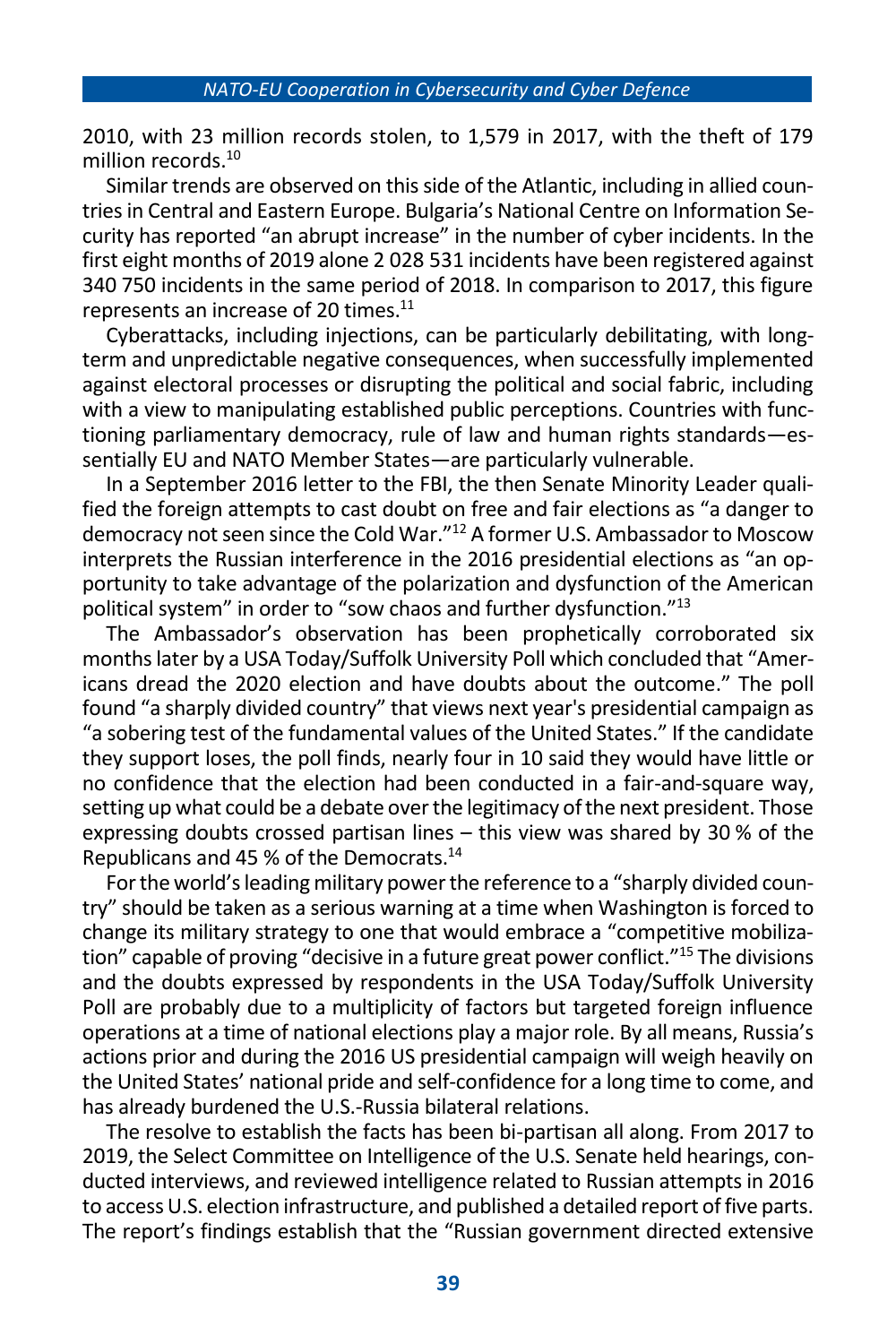activity, beginning in at least 2014 and carrying into at least 2017, against U.S. election infrastructure at the state and local level," but also that "the Committee has seen no evidence that any votes were changed or that any voting machines were manipulated." The report admits further on that Russian intentions regarding U.S. election infrastructure "remain unclear." However, the Intelligence Committee (IC), based on what it knows about Russia's operating procedures and intentions more broadly, "assesses that Russia's activities against U.S. election infrastructure likely sought to further their overarching goal: undermining the integrity of elections and American confidence in democracy." A senior Homeland Security advisor testified in addition that "there was agreement in the IC that one of the motives that Russia was trying to do with this active measures campaign was to sow distrust and discord and lack of confidence in the voting process and the democratic process."<sup>16</sup>

On at least two public occasions President Trump said he believed the Russian leader's denials of Russian interference in the 2016 U.S. presidential election. Nonetheless, the key bipartisan finding of the fifth and final report of the Senate Intelligence Committee found that "the Russian government engaged in an aggressive, multi-faceted effort to influence the outcome of the 2016 presidential election."<sup>17</sup> The Senate Intelligence Committee's investigation into the massive intervention campaign waged by Russian government agencies and operatives on behalf of then-candidate Donald Trump was thorough, totalling more than three years of investigative activity, more than 200 witness interviews, and more than a million pages of reviewed documents. The investigation notes that unlike Mueller's report, which focused on questions of criminal conduct, the committee's report … is hundreds of pages of facts the panel obtained, drawing conclusions in places where Mueller often stopped short of doing.

In a similar reaction, the EU External Action Service has observed that "disinformation produced and/or spread by Russian sources has been reported in the context of several elections and referenda in the EU," too.<sup>18</sup>

At the 2020 Munich security conference Mark Zuckerberg, Facebook's founder, admitted that his company had been slow to understand Russian disinformation campaigns during the 2016 US election, as he appealed to political leaders for more regulation of online content.<sup>19</sup>

The EU has qualified the intentional generation and spread of disinformation by foreign actors as a "strategic challenge." While some experts do not consider "unleashing bots and trolls to push one's narrative" a cyberattack in the traditional definition, this type of foreign intrusion and intended destabilization can have both immediate and long-term consequences for Allied and EU-wide security and defence, and other strategic areas.

A cyberattack on the German parliament in 2015 (by "cyber programme" Sofacy/APT 28, believed to have close links with the Russian state) "sought to install software that would have given the hackers permanent access to computers used by staff and MPs." Other cyberattacks on Germany involved "gathering data about critical infrastructure." The attacks on German state organisations and institutions "were carried out to collect intelligence data," said the head of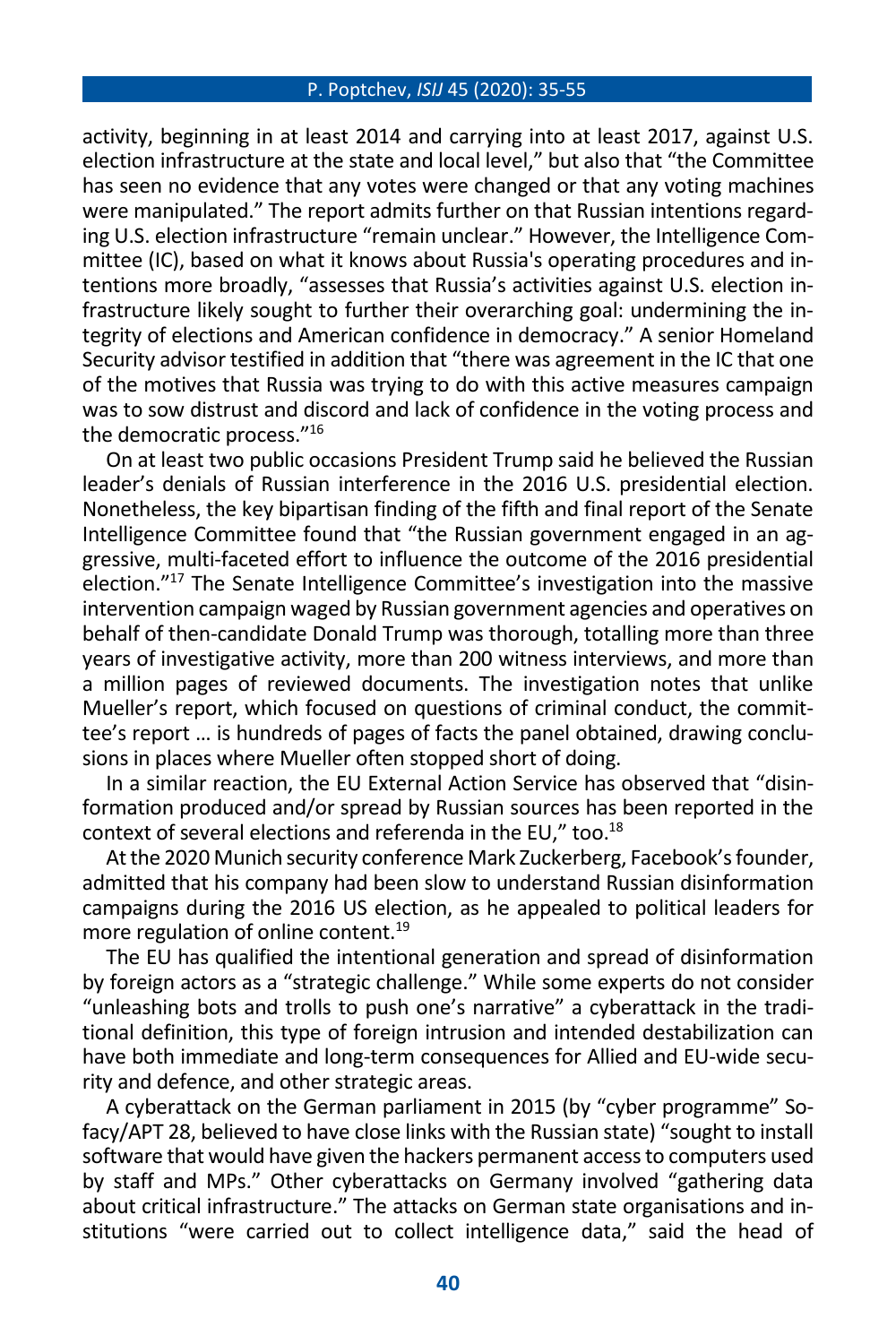Germany's domestic intelligence agency, BfV, and concluded that "cyberspace is a place of hybrid warfare, it opens up new operating areas for espionage and sabotage." <sup>20</sup> Shortly before he left office, former US National Security Advisor H.M. McMaster called the phenomenon of state-sponsored cyber-attacks a "sophisticated form of intelligence."

According to antivirus software company McAfee and the Center for Strategic and International Studies, the FBI and internet service providers have observed during 2017 a daily average of 80 billion malicious scans; 300,000 new pieces of malware: 33,000 phishing activities; and 4,000 ransomwares. $^{21}$  F. Lemieux further notes that the consequences of data breaches and cyberattacks can be costly in two ways: financial and reputational. For 2017, the financial cost of cybercrimes was estimated at between \$500 billion and \$600 billion worldwide. In terms of reputational impact, the professor quotes a study by Ponemon Institute, showing that organizations that suffered a data breach have experienced a 5 percent drop in average stock price the day a breach was announced and a 7 percent loss of customers.

The year 2017 saw a major shift in the direction of cyberattacks, cyber-theft and cyber-espionage towards economic and business targets in the U.S. and other OECD countries. Cyberspace remains a preferred operational domain for a wide range of industrial espionage threat actors – from adversarial nation states, to commercial enterprises operating under state influence, to sponsored activities conducted by proxy hacker groups, notes the US National Counterintelligence and Security Center in a 2018 report.<sup>22</sup> The report considers cyber economic espionage a "strategic threat" and points out that "China, Russia, and Iran (in this order) stand out as three of the most capable and active cyber actors tied to economic espionage and the potential theft of U.S. trade secrets and proprietary information." The areas of "the highest interest" have been identified as energy, including alternative energy; biotechnology; defence technology; environmental protection technology; high-end manufacturing; information and communication technology. To get an idea of the magnitude of the challenge, it is sufficient to give an example with just one targeted field: Information and Communication Technology (ICT). It involves eleven sectors, among them artificial intelligence (AI), big data analysis, core electronic industries, foundational software products, high-end computer chips, Internet of Things (IoT), network equipment, next-generation broadband wireless communications networks, and quantum computing and communications.

Analysing the economic, industrial and research areas of interest to foreign cyber-enabled economic espionage reveals that attempts to illegally acquire technology, industrial innovations and proprietary information are clearly geared towards technologies, processes and industrial samples conducive to gaining superiority in Industry 4.0 developments and in the emerging arms race on Earth and in Space.

To the extent that current trends in hacking patterns can be established, a report for 2019 indicates an increase in the number of nation-states acquiring offensive cyber capabilities from – the-shelf, as it were, and another report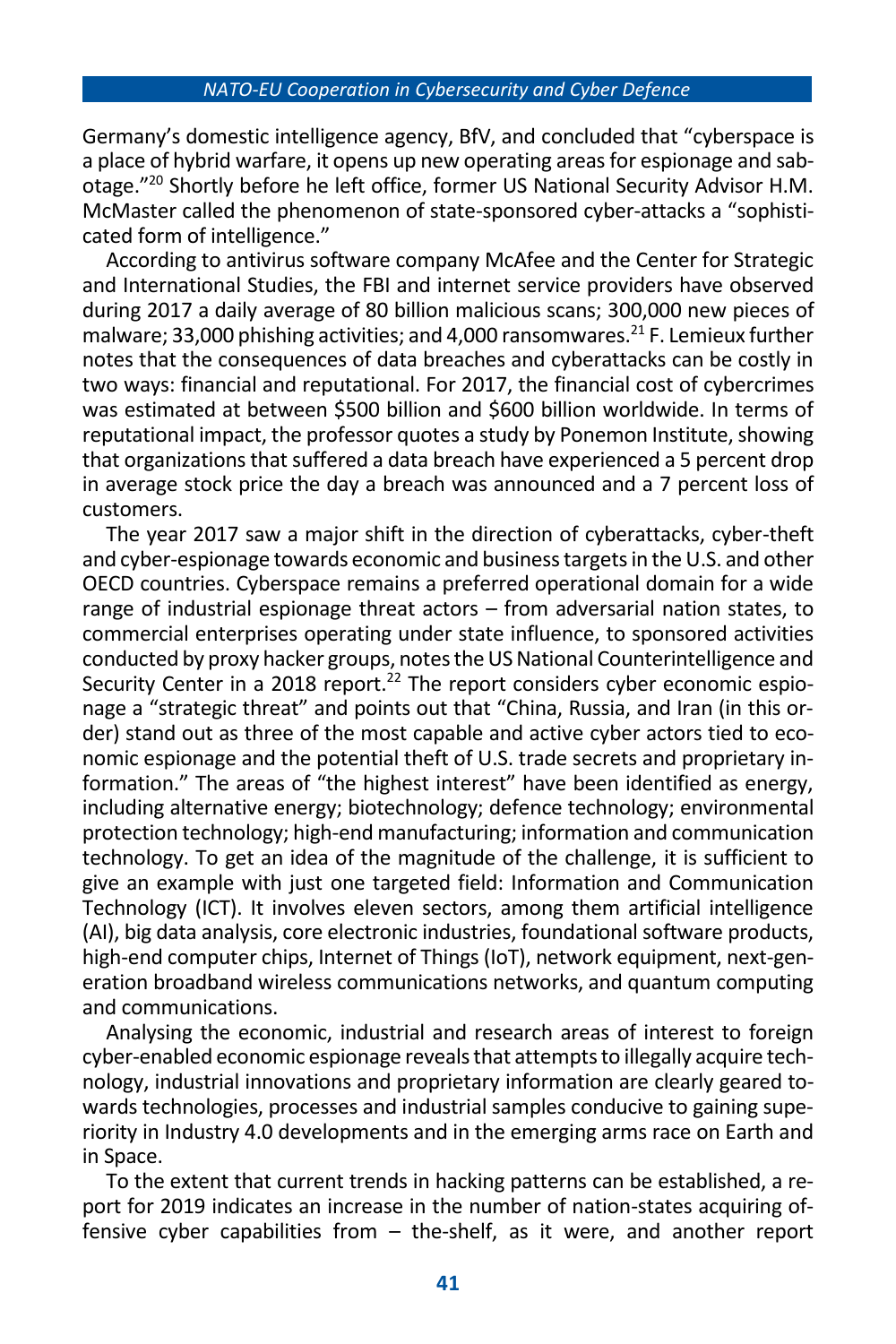observes a sophistication of the threat landscape, allowing for identification of targeted, more in-depth, exploitation of personal data taken from massive data banks that have already been collected.<sup>23</sup> The last threat is judged to approximate a ticking time-bomb.

So far as the U.S. is concerned, challenges to its security and economic interests, from nation states and other groups, "which have long existed in the offline world are now increasingly occurring in cyberspace." In Washington's view, "this now-persistent engagement in cyberspace is already altering the strategic balance of power." 24

## **Public Disclosure and Attribution of Cyberattacks and Hybrid Campaigns Make Good Deterrence Policy**

Many of the attacks described above have had a disruptive effect but few of them, in particular in Europe, have been publicly reported, sometimes intentionally, with a view to preserving the civility of international dialogue or not to aggravate bilateral relations. Instantaneous, reticent denials by alleged perpetrator-states and a prevailing popular belief in non-professional circles that it is impossible to attribute an attack to a specific hacking entity or a person have also contributed to predominantly subdued reactions to foreign cyber intrusions, at least until recently.

A strong driver of change was the decision to let the U.S. intelligence and law enforcement agencies release public information on Russia's meddling, through cyber and non-cyber means, in the 2016 presidential elections. The revelations trend started at the end of the Obama administration and, regardless of occasional political considerations to suppress public disclosures, continues to this day.

Since 2010, at least half of the member states of NATO and of the EU, as well as several partner nations, have come on record to reveal publicly—with "a high degree of certainty" or based on formal court rulings and/or statements by law enforcement authorities—the origin and other relevant data of specific statesponsored cyberattacks. On two notable recent occasions the individual perpetrators have been officially identified and taken measures against. In the first instance, the U.S. Justice Department charged seven Russian citizens with hacking officials investigating the Olympics doping scandal and the Skripal poisoning case, and with launching a cyberattack on a US power station. <sup>25</sup> In the second case, a Netherlands-UK joint counterintelligence operation was reported to have led to the arrest and expulsion of four Russian military intelligence officers in April 2018 for attempting to hack the Organization for the Prohibition of Chemical Weapons (OPCW).<sup>26</sup> The French Ministry of Foreign Affairs expressed "full solidarity" with the UK and the Netherlands on the role of Russia in the attack against the Organization for the Prohibition of Chemical Weapons (OPCW). It also noted that "the international law applies to cyberspace as well and France expects other countries to comply with it."<sup>27</sup>

To date, probably the most explicit and technically detailed public warning in regard to state-sponsored malicious cyber activities is the joint Technical Alert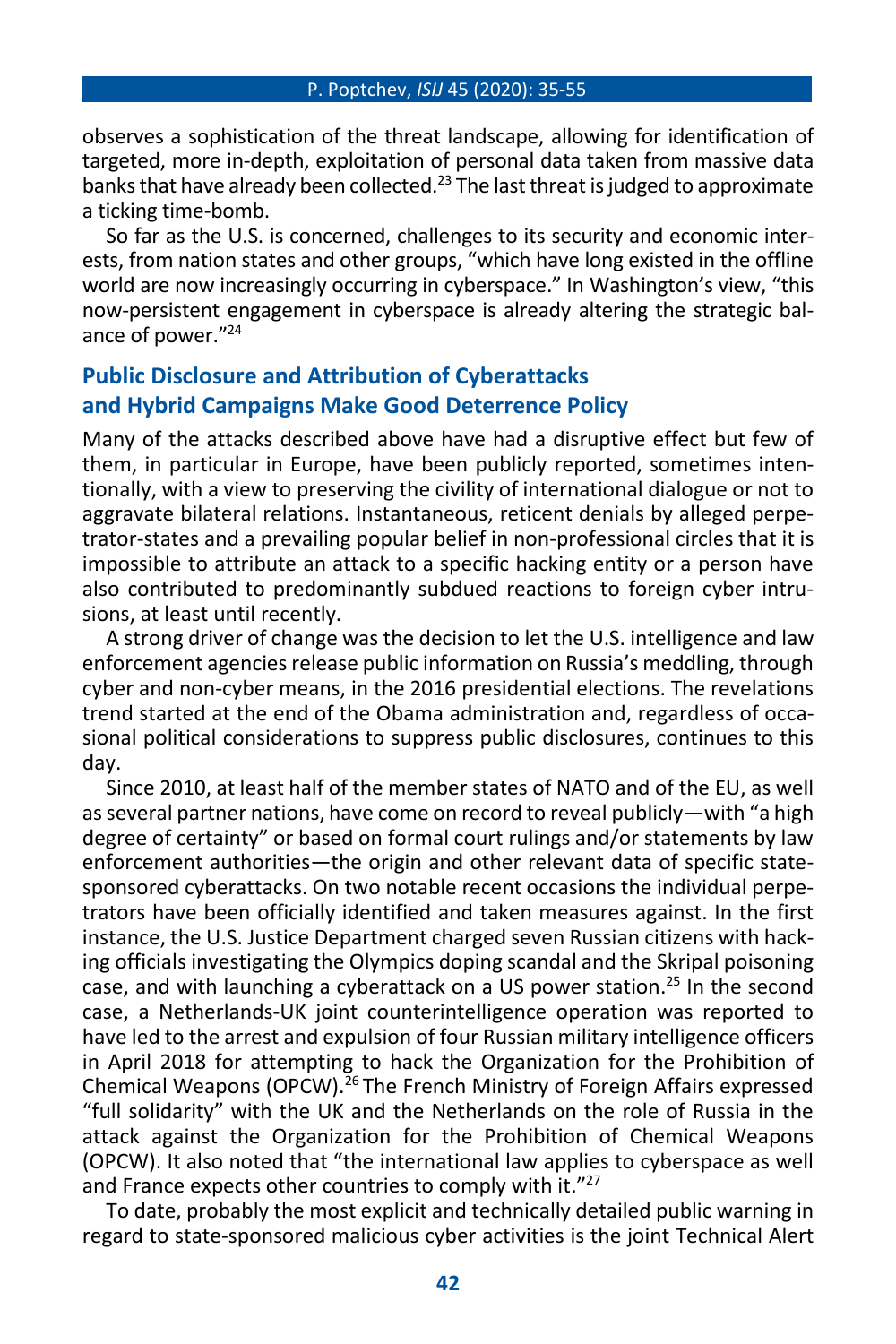(TA) of April 2018, issued by the Department of Homeland Security (DHS), the Federal Bureau of Investigation (FBI), and the United Kingdom's National Cyber Security Centre (NCSC). The Technical Alert provides information on "the worldwide cyber exploitation of network infrastructure devices (e.g., router, switch, firewall, Network-based Intrusion Detection System (NIDS) devices) by Russian state-sponsored cyber actors." It further reveals that "targets are primarily government and private-sector organizations, critical infrastructure providers, and the Internet service providers (ISPs) supporting these sectors." The specificity of the technical information provided in the TA "on the tactics, techniques, and procedures (TTPs) used by Russian state-sponsored cyber actors to compromise victims" exceeds any previous public disclosures.<sup>28</sup>

The Technical Alert (TA) provides rich food for thought and prompts several preliminary conclusions. First, the scope of the cyber threat has reached global dimensions, commensurate with the increasing scope of Internet and related information and communication networks and devices. Second, the range of government and private sector targets of cyberattacks is practically unlimited, which places steep requirements to resilience strategies and other countermeasures, including the acquisition of offensive capabilities by allies and partners. Third, the technical information on tactics, techniques and procedures (TTPs) can have the necessary "lessons learnt" effect only if regularly updated, shared and analysed in allied and partner formats, as appropriate. Fourth, the TA is a convincing illustration of the irreplaceable role of multilateral cooperation among allies and partners in delivering common cybersecurity. The value and relevancy of the Technical Alert is due to, and is made possible through "a coordinated series of actions between U.S. and international partners," involving in particular "previous DHS reporting and advisories from the UK, Australia and the European Union." Fifth, in some cases, reliable identification of the magnitude of a cyberattack, its victims and perpetrators, can only be reached through multilateral coordination and, if necessary, over prolonged periods of time. As demonstrated by other sources, it takes time for the applicable cyber "forensic" searches to be completed in order to establish with certainty the source and perpetrator of a cyberattack – through electronic evidence, sometimes tracing leaks and signals years back.

In this context, intelligence operations become ever more necessary, a point made by NATO Secretary General Jens Stoltenberg when announcing the establishment of a new NATO intelligence division. Its mission has been described by the Secretary General as coordinating "even better the way we collect, understand and analyse intelligence," including in connection with NATO establishing cyber as a distinct domain of operations. 29

In the aforementioned Technical Alert, the FBI, in a separate individual move, has expressed "high confidence" that Russian state-sponsored cyber actors are using compromised routers "to conduct man-in-the-middle attacks to support espionage, extract intellectual property, maintain persistent access to victim networks, and potentially lay a foundation for future offensive operations." 30 This assessment of the potential impact of a directed series of cyberattacks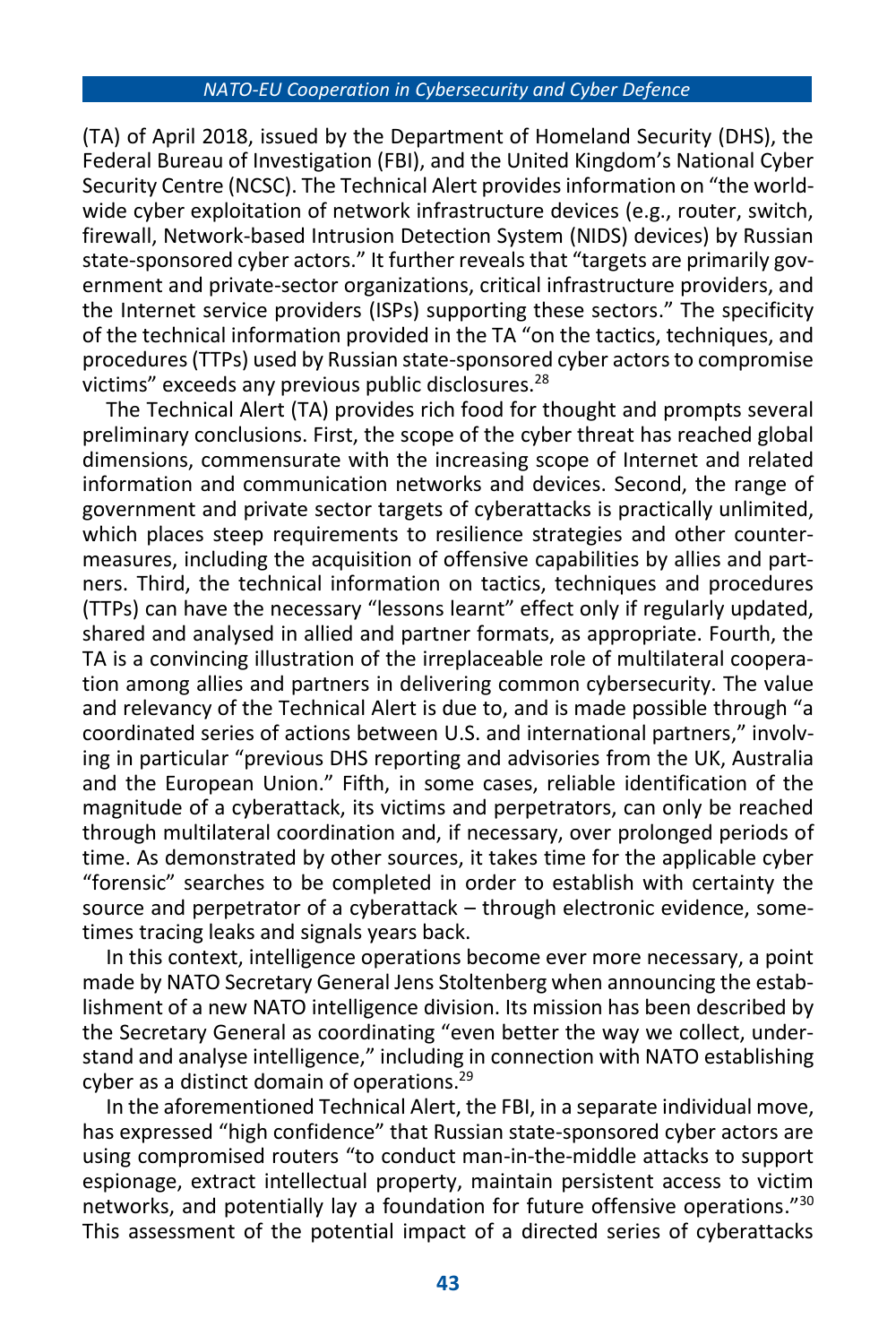presents the cyber threat not just as a technical problem but rather as a complex security and defence challenge – a foreign adversarial operation that can be exploited, by either human or artificial intelligence, to generate negative consequences for the security, including economic security, defence, law enforcement, critical infrastructure and other key interests of an affected state.

This brings us to the crux of the matter: could some of the adversarial cyberattacks and malicious cyber intrusions already be considered a clearly defined security breach—in contravention of international law—and what should a proportionate response entail? The views on this question of both NATO and the EU, and individual nations, have evolved in recent years. Presently, they increasingly tend to regard a cyberattack on vital or critical assets, including in cases in which it is a stage or a part of a wider hybrid campaign, as a systemic security challenge, which demands appropriate and adequate counter measures, both cyber and non-cyber.

NATO in particular has agreed on a response sequence, employing a combination of national capabilities, on a voluntary basis, and the full implementation of "the Cyber Defence Pledge, which is central to enhancing cyber resilience and raising the costs of a cyberattack." The Allies expressed determination, reaffirming NATO's defensive mandate, "to employ the full range of capabilities, including cyber, to deter, defend against, and to counter the full spectrum of cyber threats, including those conducted as part of a hybrid campaign."<sup>31</sup> The Allies pledge "to work together to develop measures which would enable us to impose costs on those who harm us". Individual Allies may consider, when appropriate, attributing malicious cyber activity and responding in a coordinated manner, recognising that attribution is a sovereign national prerogative. The "imposing costs" option is further elaborated and strengthened in the U.S. Cyber Strategy.

Publicly attributing malicious cyber activity is becoming the norm rather than an exception. In the absence of an international body which would deal with complaints of foreign cyberattacks, affected democratic states most often prefer to go public about having sustained a cyberattack or a disinformation and/or hybrid campaign. Increasingly, governments believe that the public at large citizens, civic organisations, businesses, academia as well as the international community—should be openly informed about foreign cyberattacks and their implications, as well as, in certain cases, on any deterrence and defence measures undertaken. A transparent and robust cybersecurity stance or revelation can deprive the perpetrators of the "silence" and "invisibility" effects of a cyberattack/intrusion, increase the level of resilience to cyber hacks and hybrid campaigns, and lay the legal ground for not only holding the implicated state or a state-sponsored entity accountable for the attack(s) but also, for taking (offensive) counter measures.

Still, a number of authors believe that attribution remains a problem in cyberspace for one main reason: attribution is inherently uncertain as suspected states will always have sufficient deniability, whether it is because of false flag attacks, or by putting a distance between them and the attackers. This inherent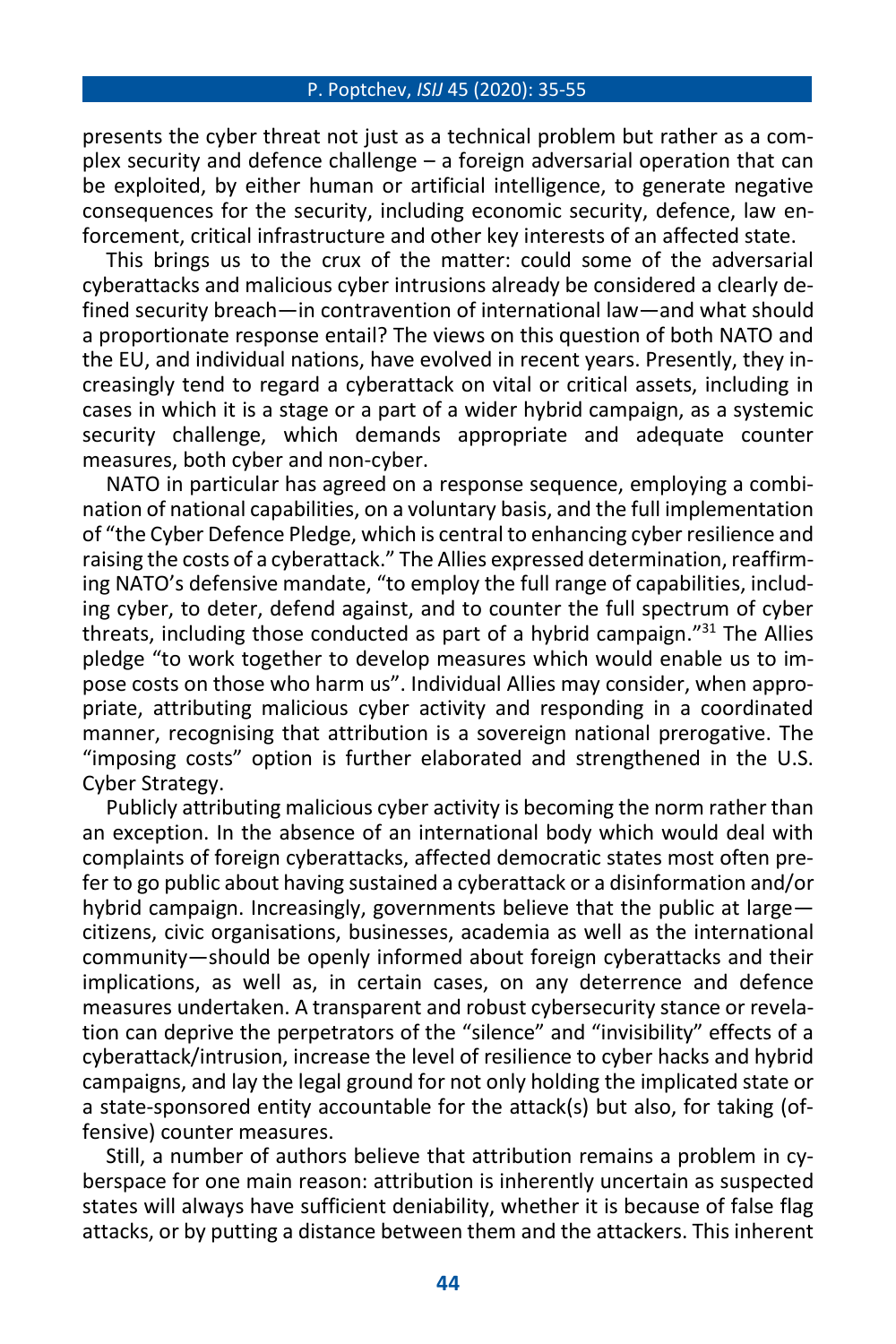uncertainty makes proportional retaliation harder for targeted states, as it will entail a judgement call.<sup>32</sup>

# **The Nexus between Cyberattacks and Hybrid Operations**

Cyberattacks range from waging massive phishing campaigns to stealing business secrets, sensitive technology and proprietary information, and to critical infrastructure penetration and manipulation. In the past six months the EU has openly stigmatized both Russia and China for misinformation campaigns concerning the COVID-19 pandemic and for attempts to interfere with and hack vaccine research and production. Hacking and other forms of cyberattacks and cyber warfare are however rarely an end in themselves: in many cases they represent a stage in wider hybrid campaigns, seeking disinformation or disruptive effects, including supporting spying operations.

Recent election-related hacking, combined with specific information tampering and subversive operations and other hybrid designs, represents a new systemic threat against the core pillars of democracy. Democratic societies have reacted angrily, indicating they are not prepared to live with digital gerrymandering or other forms of sophisticated cyber social engineering capable of eroding the substance and independence of the democratic electoral process.

In its April 2016 Joint Framework on Countering Hybrid Threats the EU notes that, while definitions of hybrid threats vary and "need to remain flexible to respond to their evolving nature," the concept aims to capture the mixture of coercive and subversive activity, conventional and unconventional methods (i.e. diplomatic, military, economic, technological), which can be used in a coordinated manner by state or non-state actors to achieve specific objectives while remaining below the threshold of formally declared warfare.<sup>33</sup>

Based on observations of foreign armed forces' behaviour across the military domain, the outgoing chairman of the Joint Chief of Staff Marine Corps Gen. Joe Dunford emphasised the same point, stating that "our adversarial competitors" favour strategies that go right up to the edge of conflict but do not cross the threshold.<sup>34</sup> Covert cooperation between government institutions and "private" or "patriotic-minded" hackers for planning and carrying out cyberattacks against a foreign state additionally blurs the perpetrators' identity and complicates the initiation of counter measures by the affected party. In this connection a BBC security correspondent recently wrote: "…as the field that is newest, the rules in cyber-space of what constitutes war and an attack are much less clear. And that may be the danger, as miscalculation could lead to escalation."<sup>35</sup>

## **Cyber Warfare in Combat Conditions**

While both NATO and the EU have taken an integrated or a holistic approach to cyber- and hybrid attacks, meaning—in broad terms—developing measures to prevent and deter adversarial cyberattacks and intrusions onto both "civilian" and "military" targets, there are specific cyberattacks that concern strictly the Allies' military domain, including combat training. This article only addresses military domain-related cyberattacks in principle and in limited terms.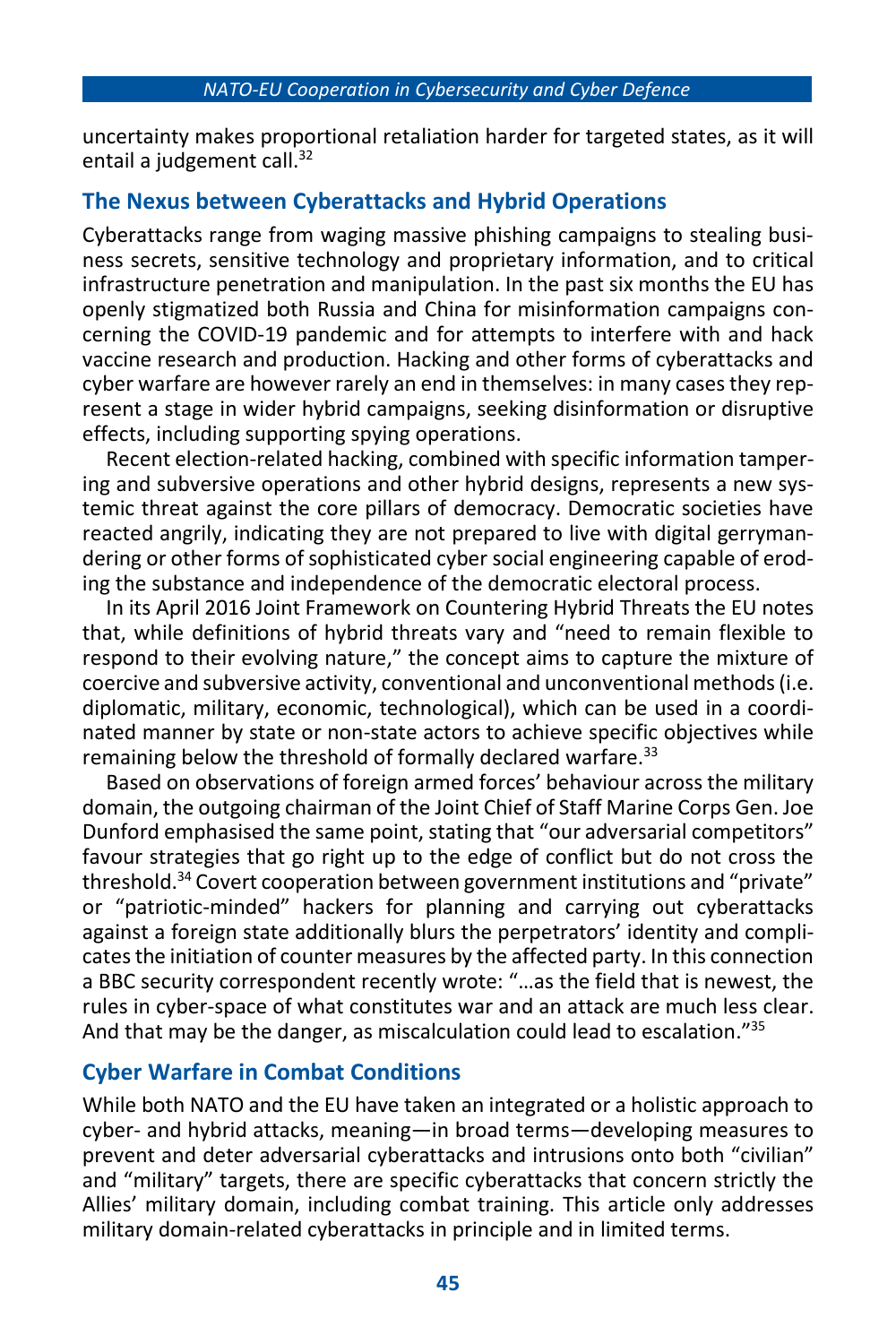Cyber warfare, when undertaken in combat conditions, would be a qualitatively different and much graver challenge to international peace and stability, reflecting the changing character of modern conflict and the military and technological drivers of this change. Missions in cyberspace will be an integral part of military operations. Modern warfare is changing fast and in profound ways, influenced by developments in the fields of artificial intelligence (AI), directedenergy weapons, hypersonic technologies and other innovations, which, among others, require exceptionally quick decision-making – in some cases striving for direct "data to decision" solutions.<sup>36</sup>

Cyberspace is expected to be a new factor in, for example, calculations on, and perceptions of, anti-access/area denial (A2/AD) capabilities, which are crucial to NATO doctrine of defence and deterrence. For example, says Londonbased International Institute for Strategic Studies, a combatant could deny an adversary access to any area of operation by crippling their home logistics and support infrastructure, thereby sabotaging through cyber means their ability to project military power.<sup>37</sup>

Today cyberspace is rapidly becoming "a crucial and contested war-fighting domain in its own right." NATO regards hostile hybrid operations as demanding the highest level of military and political response, believing that it is the hybrid activities that "aim to create ambiguity and blur the lines between peace, crisis, and conflict." Accordingly, NATO has reaffirmed and is strengthening its resolve, first declared in 2016, under certain circumstances and in cases of hybrid warfare against an Ally, to initiate a procedure under which the Council could decide to invoke Article 5 of the Washington Treaty, "as in the case of armed attack." 38

### **Scope of the Cyber Threat**

With the cyber threat having such a diverse and destabilizing nature, as discussed above, the question arises as to what exactly should be considered "cyberspace." The latter's identification and description would facilitate the methodological task of specifying the scope of the cyber threat and, respectively, the political, technical and legal aspects of an affected state's or an Alliance-authorised response.

The U.S. National Counterintelligence and Security Center defines Cyberspace as "(a) the interdependent network of information technology infrastructures; and (b) including the Internet, telecommunications networks, computer systems, and embedded processors and controllers."<sup>39</sup> This comprehensive definition gives a realistic idea of the immense array of users, assets and systems that can potentially fall under cyberattacks (thus suggesting a need for an indepth study of the problem in a separate article).

The particular issue of embedded processors and controllers, as an element of the definition of cyberspace, is addressed here by way of an illustrative example. Industry experts point out that 98 % of all microprocessors are manufactured components of embedded systems. These systems are found in consumer, industrial, automotive, medical, commercial and military applications as well as in transportation, fire safety, security, and life critical systems, and the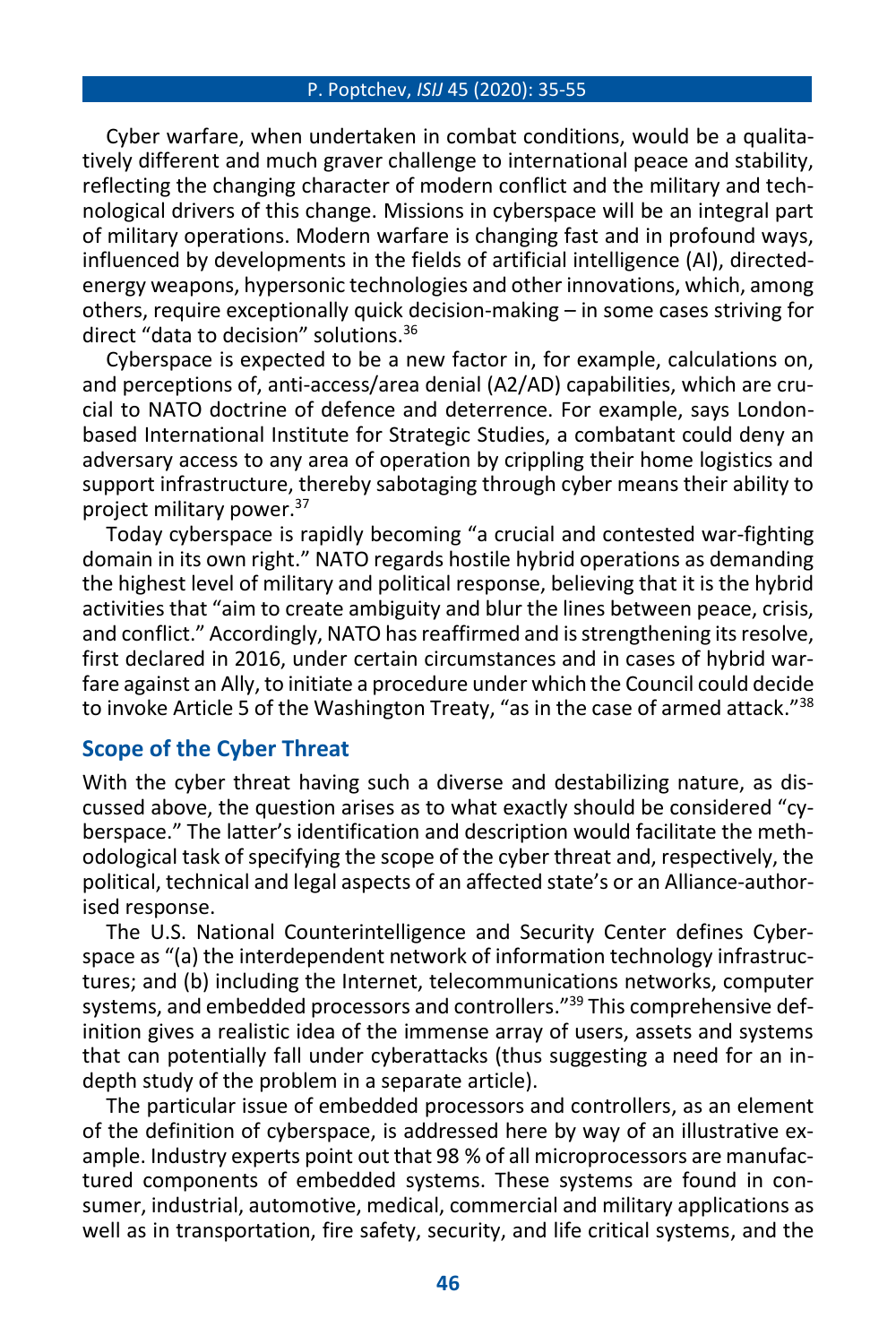list is not complete. In principle, the embedded systems can be made more reliable and isolated from hacking when they are not connected to wired or wireless networks.

The vulnerabilities of Internet-connected devices are relevant, among others, to Internet of Things (IoT), the fast-growing network of billions of physical objects and sensors being used to transmit data and automate basic functions. The problem is that ever more users reportedly prefer or simply rely on IoT devices to transmit sensitive, mission-critical information (including military or strategic in nature) from remote locations around the world or from places far from the "core," thus creating a hitherto overlooked cybersecurity issue "at the edge." A recent study has revealed that the higher-grades employees of up to 30 U.S. federal departments and agencies, including Defence, Joint Chiefs of Staff, State, Home Security, Energy, Commerce and Transportation, extensively use Internet-powered devices whose standard encryption and automation protocols do not necessarily protect against cyberattacks, causing experts to propose a federal-wide system of IoT cyber protection.<sup>40</sup> One can only imagine the magnitude of the problem to be created by IoT devices possibly used for "official" purposes across all Allied networks of communication.

The vulnerability of IoT chain of devices (and any other connected equipment for that matter) is further exacerbated by much discussed in-built "back doors" in certain communication brands (Huawei), in particular when connected to 5G networks (and subjected to foreign national legislation obliging companies to collect clandestinely). Washington is concerned that Allies who insist on using equipment of these brands will have to be excluded from intelligence sharing arrangements. EU's approach, still in the making, seems to be more accommodating to controversial equipment. Basically, it relies on "measures and regulations rather than bans": the European Commission…recommended that the bloc, after having assessed the risks, immediately take measures to protect their 5G networks. In particular, these measures should include reinforced obligations on suppliers and operators to ensure the security of sensitive parts of the networks.<sup>41</sup>

On the other hand, software developers in the U.S. seem to have a solution to the 5G Huawei dilemma. The 5G standard itself is open and interoperable; the RAN (radio access network) is described as software that takes in radio signals and digitizes them, or vice versa. Because such functionality is complex, intensive, and happens in real time—observes Tom Wheeler, Visiting Fellow at the Centre for Technology Innovation—the infrastructure companies, "have each developed their own approach that conveniently locks in the purchaser: the open and interoperable 5G standard has thus become buried behind closed proprietary infrastructure."<sup>42</sup> The way then is in adopting practices that make 5G open like most of the rest of the digital world: accordingly, one needs to replace traditional network vendors' proprietary technology with softwaredriven technology that will run on any off-the-shelf hardware.

To sum up, the disruptive cyber threat covers potentially all critical systems of a nation-state in the civilian and defence domains, including related Allied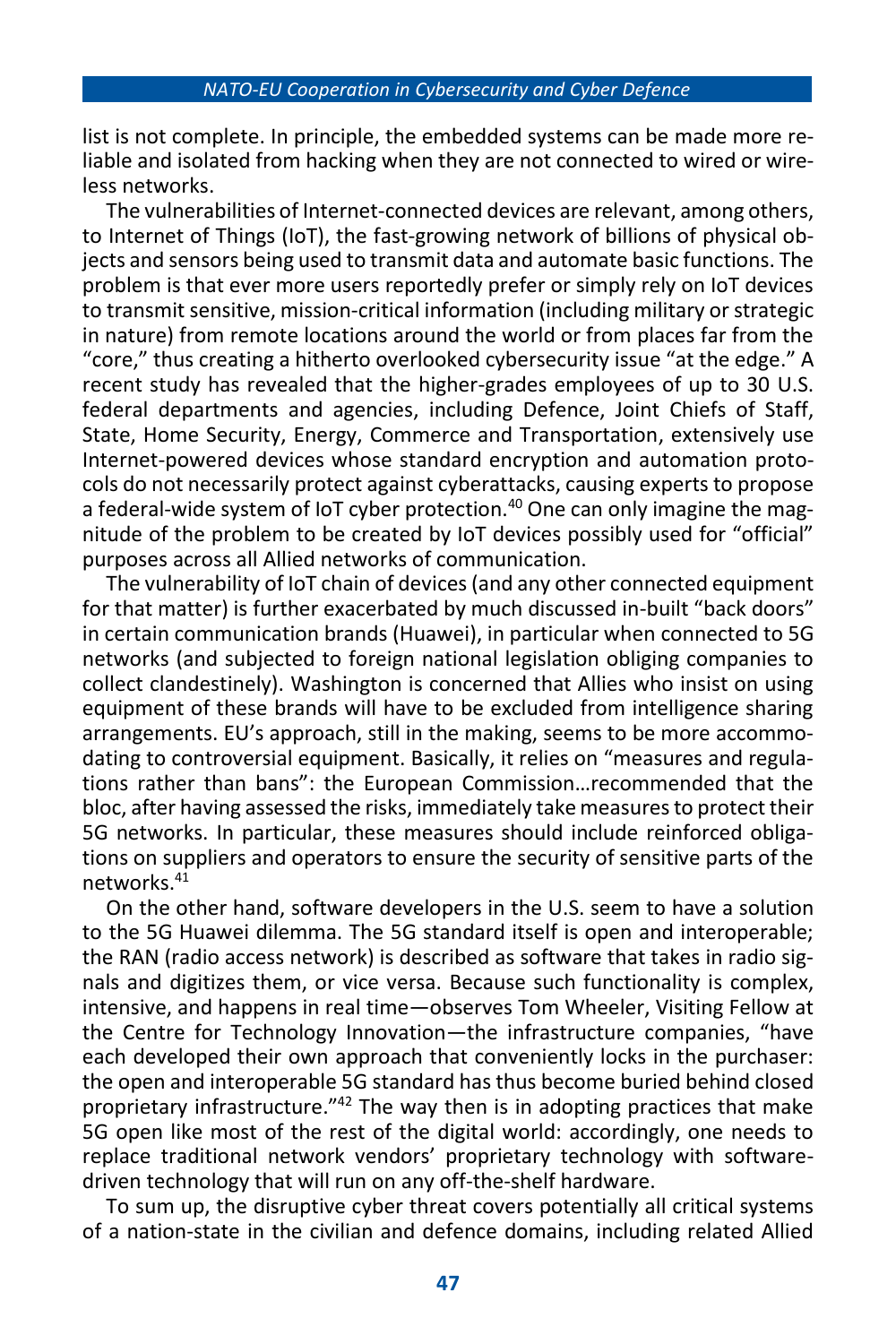and EU assets, albeit not necessarily in simultaneous attacks and not coming from a single source. Artificial intelligence (AI) and machine-learning (ML) will make the cyber threat scalable and perhaps even autonomous, further enlarging the operational scope of the cyber threat and the attack surface that hackers can target.

### **The AI Dimension of the Cyber Threat**

While some AI algorithms and methodologies have already been used "maliciously" on the Internet, scientists warn that we are witnessing a "co-evolution" of Artificial Intelligence (AI), Machine Learning (ML) and cybersecurity, the cumulative effect of which amounts to "a game-changer." The same phenomenon is fuelling "a profound military revolution." The common threat denominator of these new developments is the autonomous nature of AI and ML programmes and applications, which is a distinct and potentially disruptive feature of these technologies. The expectation that humans may therefore no longer remain "in the loop" seems increasingly plausible, a prospect which, if allowed to take place, in particular in the military domain, could lead to catastrophic scenarios. For example, a [Chinese] development team working on creating "AI with own thinking," managing to design "a runaway submarine with enough nuclear arsenals to destroy a continent."43

In the event of attacks by autonomous weapon systems, the level of anonymity and the negligent "psychological distance," compared to the one between a "traditional" operator and a push button, lower the threshold for use of military force. The same factors also make it more difficult to attribute an assault.

The international debate on AI and ML in the context of Industry 4.0, quantum science and quantum computing, among others, has been going on for a number of years now but only recently has this debate touched on the interrelationship between AI, ML and the cyber threat. A report, entitled "The Malicious Use of Artificial Intelligence"—the product of twenty eight authors coming from over 20 research institutions and think-tanks—provides a broad and realistic picture of the sorts of attacks we are likely to see soon if adequate responses are not developed.<sup>44</sup> The co-evolution of "classic" cyber threats and artificial intelligence (AI) and machine learning (ML), put to work together, introduces further destabilizing trends in warfare, states the report, and alters the landscape of security risks for citizens, organizations, businesses and states. With a view to covering all potential cyber threats, the report suggests to designate three main areas of cybersecurity: digital security – the threats coming from training machines to hack or socially engineer victims "at superhuman performance", e.g. mass spear phishing; physical security – an example has been given with "non-state actors weaponizing consumer drones"; and political security – countering insidious attacks such as privacy-eliminating surveillance, profiling, repression, and automated disinformation campaigns.

The current research on quantum computing is another looming threat to digital cryptography, with implications for national security, including confidential corporate and state data as well as sensitive personal information, finds a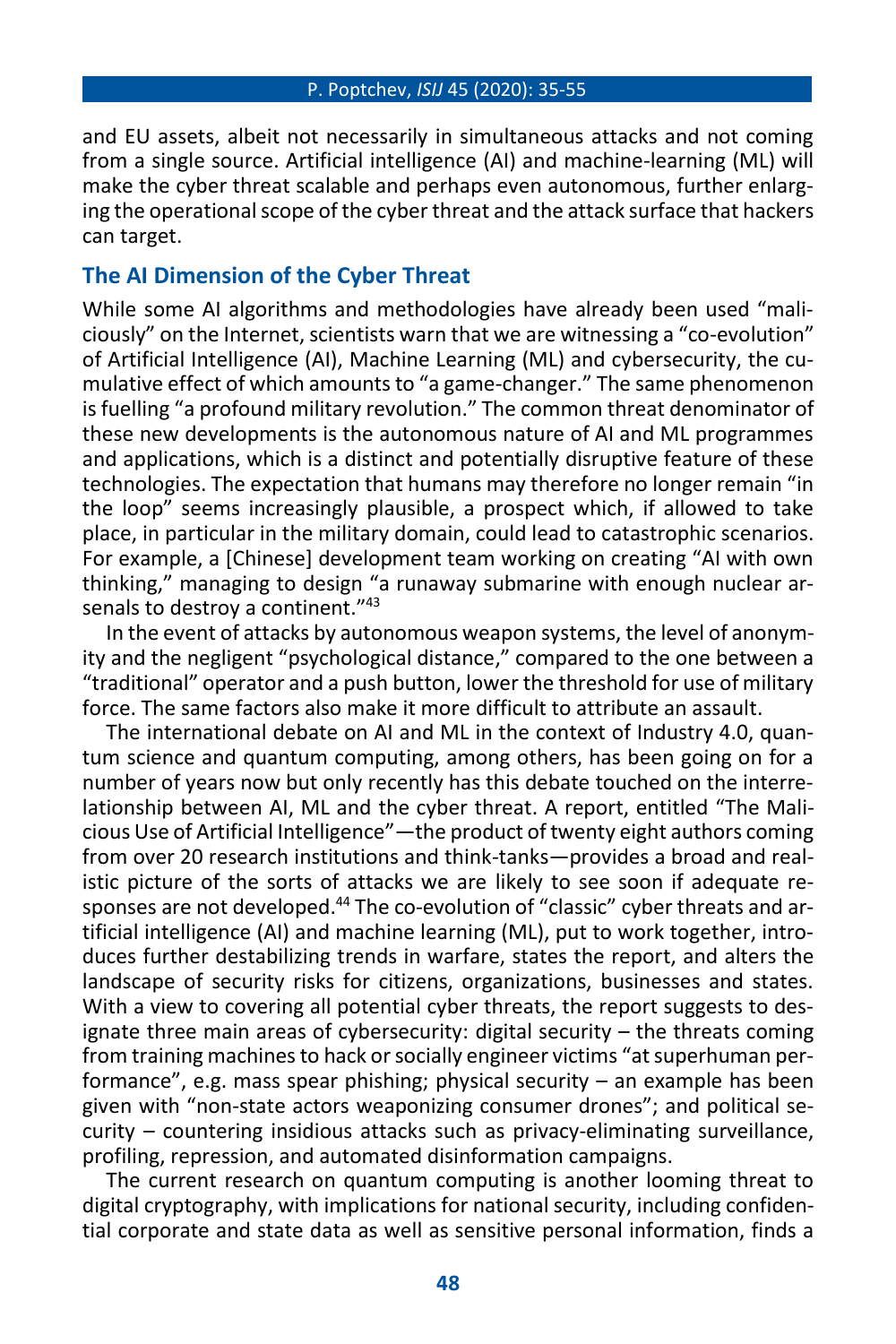report by the US National Academy of Sciences, Engineering and Medicine, sponsored by the Office of Director of National Intelligence. The report recommends that new cryptography must be developed and deployed now, even if quantum threats are a decade away.<sup>45</sup> The 2019 pre-Davos conference report warns that the collapse of cryptography would take with it much of the scaffolding of digital life: these technologies are at the root of online authentication, trust and even personal identity, and they keep fundamental services running. What is more, even if a transition to new alternatives (i.e. lattice-based cryptography) takes place soon, or if sensitive information is managed offline only, stored, conventionally encrypted data will be vulnerable once quantum advances allow accessing it.<sup>46</sup> Thus, "invisible" cyber theft could, with time, prove to be materially detrimental to the security, defence and social stability of a NATO or an EU member state, or several of them.

### **Building a Coherent Response Strategy to Cyber and Hybrid Threats**

The principles of NATO's response strategy have been agreed by the Allies, albeit in rather broad terms. NATO will have to complete the process of designing and building Allied cyber systems securely, and develop doctrine and policy on sharing critical cyber intelligence in real time and on integrating national cyber capabilities. According to plan, the Alliance has another 2 to 3 years to set up the Cyber Security Centre in Mons, Belgium, and to select the 70 top experts needed to operate it. When this work is completed, it is expected that the Alliance will be in a position to integrate and coordinate the activities of its member states.

The core of the response strategy should be the development of adequate national cyber capabilities, including offensive ones, as well as allied procedures and platforms for exchange of information and intelligence, joint cyber training, coordinating cyber and non-cyber means, and raising public awareness campaigns – with a view to creating a shield, as comprehensive as possible, against all sorts of cyberattacks, including related hybrid campaigns and misinformation operations. The latter adversarial activity has been gaining ground in the past few years while the necessary counteraction is only now beginning to take shape with the (delayed) involvement of social media- and global tech companies, which are uniquely placed to contribute to finding lasting solutions.

The EU in its own right seems ready to go as far as imposing sanctions in instances of state-sponsored cyber-based hybrid attacks. However, very much like NATO declaring readiness but having not yet agreed on procedures for enacting Article 5 when confronted with a major cyberattack and/or a hybrid campaign, the EU has not elaborated sufficiently on the modalities of making its sanctions operational.

In July 2020, the German government has said the EU should impose sanctions on Russian hackers responsible for the cyberattack on the Bundestag in 2015. If agreed, wrote EU Observer, this could be the first use of the EU cyber sanctions scheme adopted in 2017. Some 16 gigabytes of data, documents, and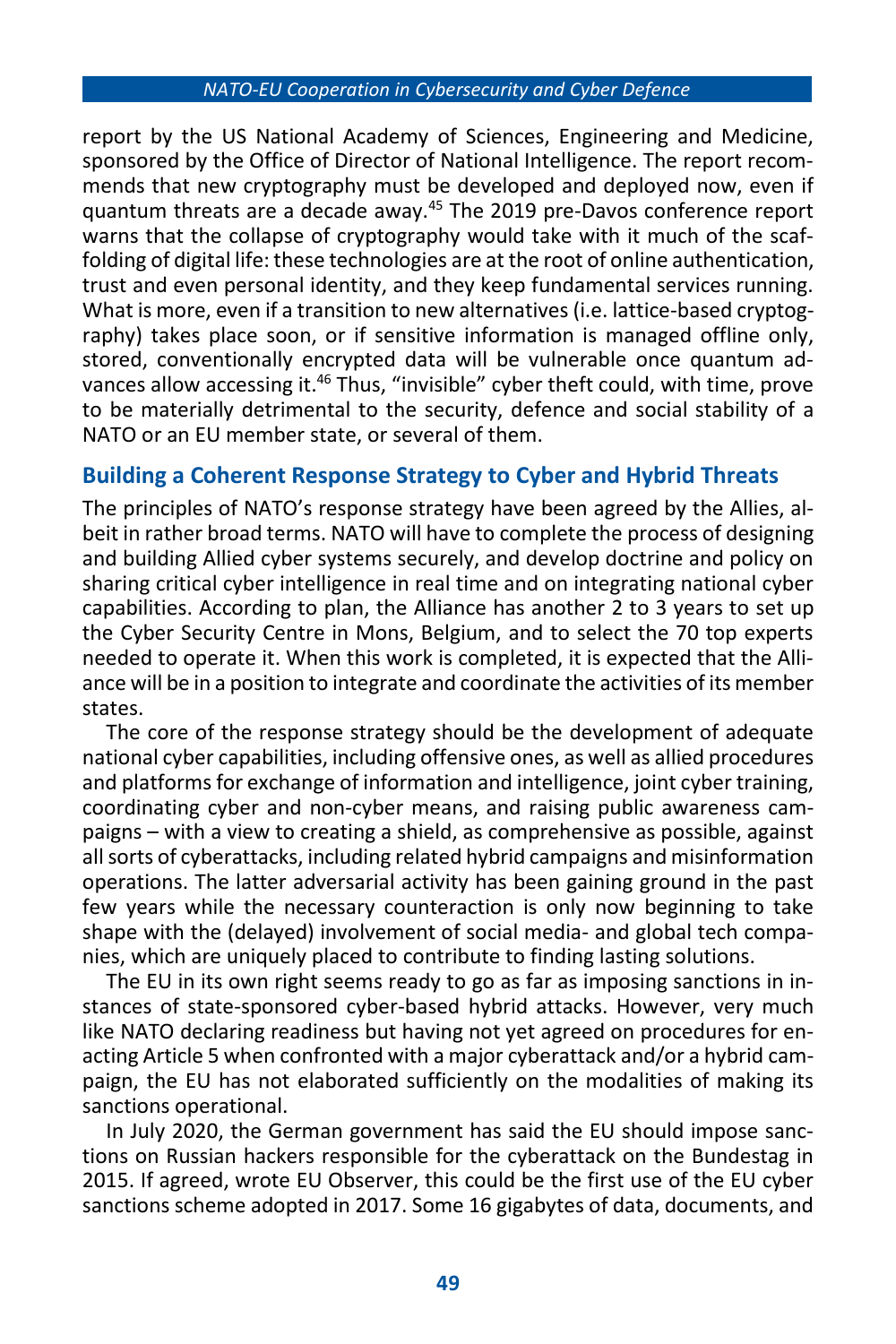emails were stolen from the Bundestag's network, including thousands of emails from Angela Merkel's office.<sup>47</sup>

An important part of the strategy will have to be resilience building and riskreduction activities. Measures should cover, as a minimum, several key areas such as the national security and defence system; energy and power; banking and finance; health and safety; communications; information technology; and transportation. These areas seem to command agreement and enjoy support by NATO and EU member states alike.

With all reservations and slight differences in doctrine between some member states, it can be safely concluded that both NATO and the EU, including through direct and closer cooperation between the two blocs, will be able to enhance the resilience of their societies to cyber and hybrid threats, and to develop adequate national cyber capabilities. This is a process in development: closer national governments' support and scrutiny, and innovative thinking, are much needed. Several Allies, notably the UK, U.S., Germany, France, Estonia, the Netherlands, etc. have gained valuable experience in cyber security and cyber defence matters and have advanced considerably in the capability of assessing and operationalizing the cyber threat and response techniques, including offensive capabilities. For some of them, their unique expertise relies on "intelligence knowledge" based on "real, hard facts about what the adversary is trying to do." Establishing an in-depth and reliable Allied information and intelligence sharing mechanism is of paramount importance.

The United States should be encouraged to play a major role, given its military, scientific, technological, commercial and strategic interests related to cybersecurity as well as its exceptional potential to contribute to the common goal. It is noteworthy that regardless of a nationalist and isolationist tendency in American policy, the U.S. will most likely intensify cooperation and coordination with Allies and Partners in all aspects of the cyber domain: a review of the targets and outcomes envisaged under all the eight "pillars" in the U.S. National Cyber Strategy clearly shows that the U.S. relies heavily on allied cooperation. The Cyber Strategy is shy of mentioning the EU expressly but when it comes to practical work, EU-US cooperation, dating back to 2010, has proven useful to both sides.

The 2019 U.S. cyberattack, targeting missile command and control systems of the Iranian Islamic Revolutionary Guard Corps, in retaliation for Iran's physical attack on a U.S. military drone, is an indication of a major shift in Washington's cyberwar strategy. In particular, this first "publicly acknowledged" attack implies that the U.S. Cyber Strategy has, within a relatively short period of time, led to the elaboration of new guidelines, streamlining and considerably shortening the approval process for conducting cyberattacks on U.S. adversaries (the "button" was pushed only hours after the U.S. drone was shot down). A critical element of the decision to initiate a crippling cyberattack was a humanitarian consideration – in American estimates, a "traditional" military strike would have led to civilian casualties.<sup>48</sup> This consideration of the American cyber assault has perhaps cushioned the Iranian and the international reactions but in-depth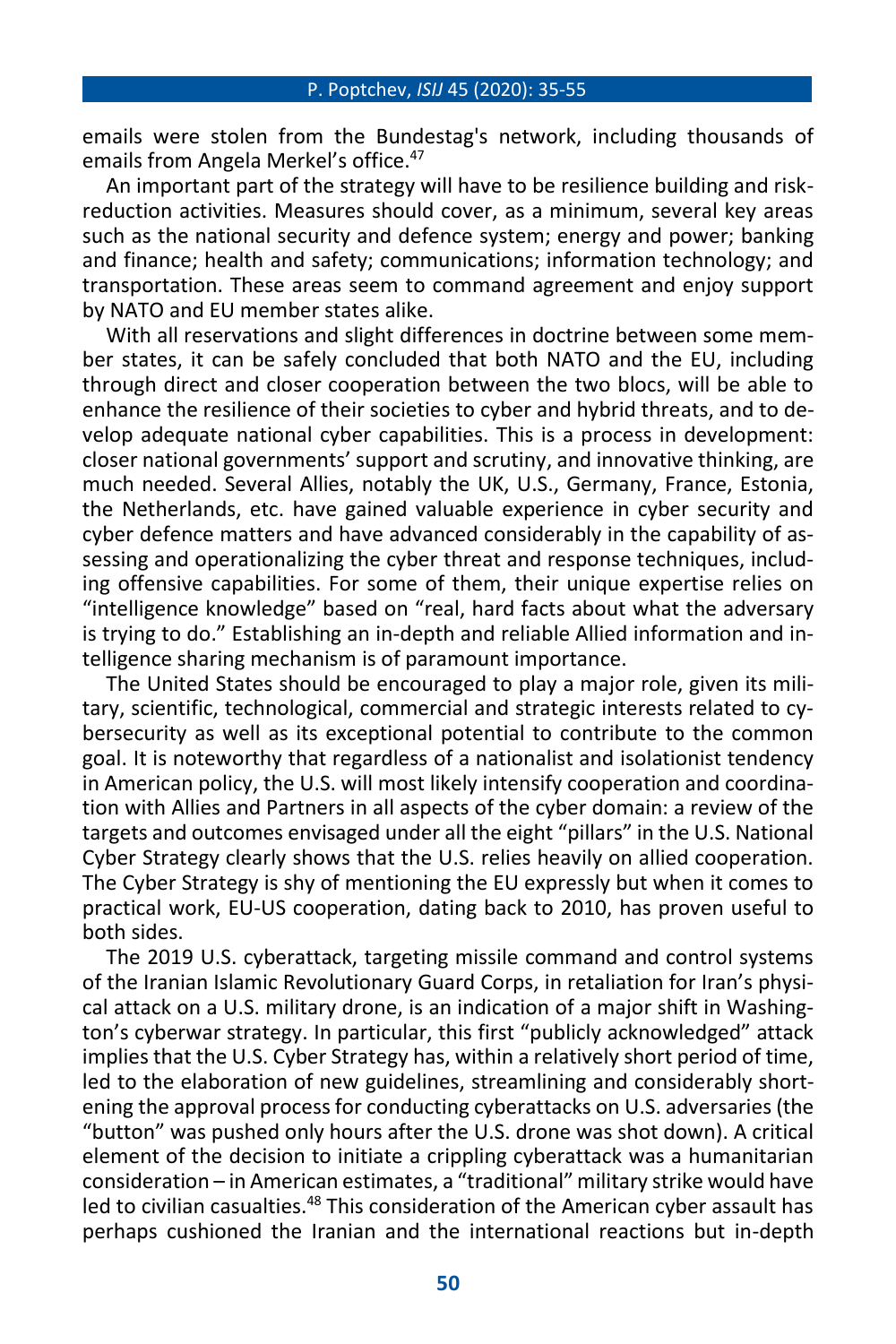analyses on the tactical and strategic repercussions of this first cyber strike of its kind will not be long in coming.

The U.S. offensive cyberattack is a reflection of a growing conviction that the classical concept of strategic deterrence has its limitations in cyberspace. Yet, analysts with experience in nuclear disarmament and arms control negotiations believe that by starting with simple principles of tackling the problem—for example, negotiating a mixture of formal and informal mechanisms; and pursuing focused and single-issue rather than broad and general agreements—the international community can initiate a process of "cyber arms control."<sup>49</sup>

Today, great power confrontation, asymmetry in the evolving strategic situation, openly expansionist foreign and security policy designs by adversaries such as the ones mentioned in this article create a complex and volatile international setting. It is unlikely that any of these adversaries, including non-state actors with their own anti-Western agendas, will in earnest be willing to forego recourse and use of such an effective and "cheap" weapon as cyber malicious capabilities. Both the EU and NATO cannot and should not however give up on their long-term strategies to prevent unpredictable and disruptive behaviour in the cyberspace. Due to the nature of cyberspace, working jointly on addressing the cyber and hybrid threat by Allies on both sides of the Atlantic will have a beneficial effect on Alliance unity and solidarity and on EU-NATO cooperation – a prerequisite for a successful engagement with the rest of the world on regulating cyberspace.

# **References**

- <sup>1</sup> *National Cyber Strategy of the United States of America* (Washington, D.C.: The White House, September 2018), https://www.whitehouse.gov/wp-content/uploads/2018/09/National-Cyber-Strategy.pdf.
- <sup>2</sup> NATO, "Brussels Summit Declaration," 11-12 July 2018, Para. 20, www.nato.int/ nato\_static\_fl2014/assets/pdf/pdf\_2018\_11/20181105\_1811-factsheet-key-decisions-su.pdf.
- <sup>3</sup> Human Factors & Medicine Panel, NATO Science & Technology Organization, HFM-288, Research Workshop on "Integrated Approach to Cyber Defence: Human in the Loop," Sofia, Bulgaria, 16-18 April 2018. Selected papers presented at the workshop were published in Yantsislav Yanakiev, *Integrated Approach to Cyber Defence: Human in the Loop*, *Information & Security: An International Journal* 45 (2020), https://doi.org/10.11610/isij.v44.
- 4 Sabi I. Sabev, "Integrated Approach to Cyber Defence: Human in the Loop. Technical Evaluation Report," *Information & Security: An International Journal* 44 (2020): 76- 92, https://doi.org/10.11610/isij.4407.
- <sup>5</sup> Peter Poptchev, "The Importance of Doctrinal Alignment and Structured Coordination among NATO and EU Member States for Developing a Holistic Cybersecurity and Cyber Defence Strategy," NATO Science & Technology Organization, Research Workshop on Integrated Approach to Cyber Defence: Human in the Loop, Sofia, Bulgaria, 16-18 April 2018.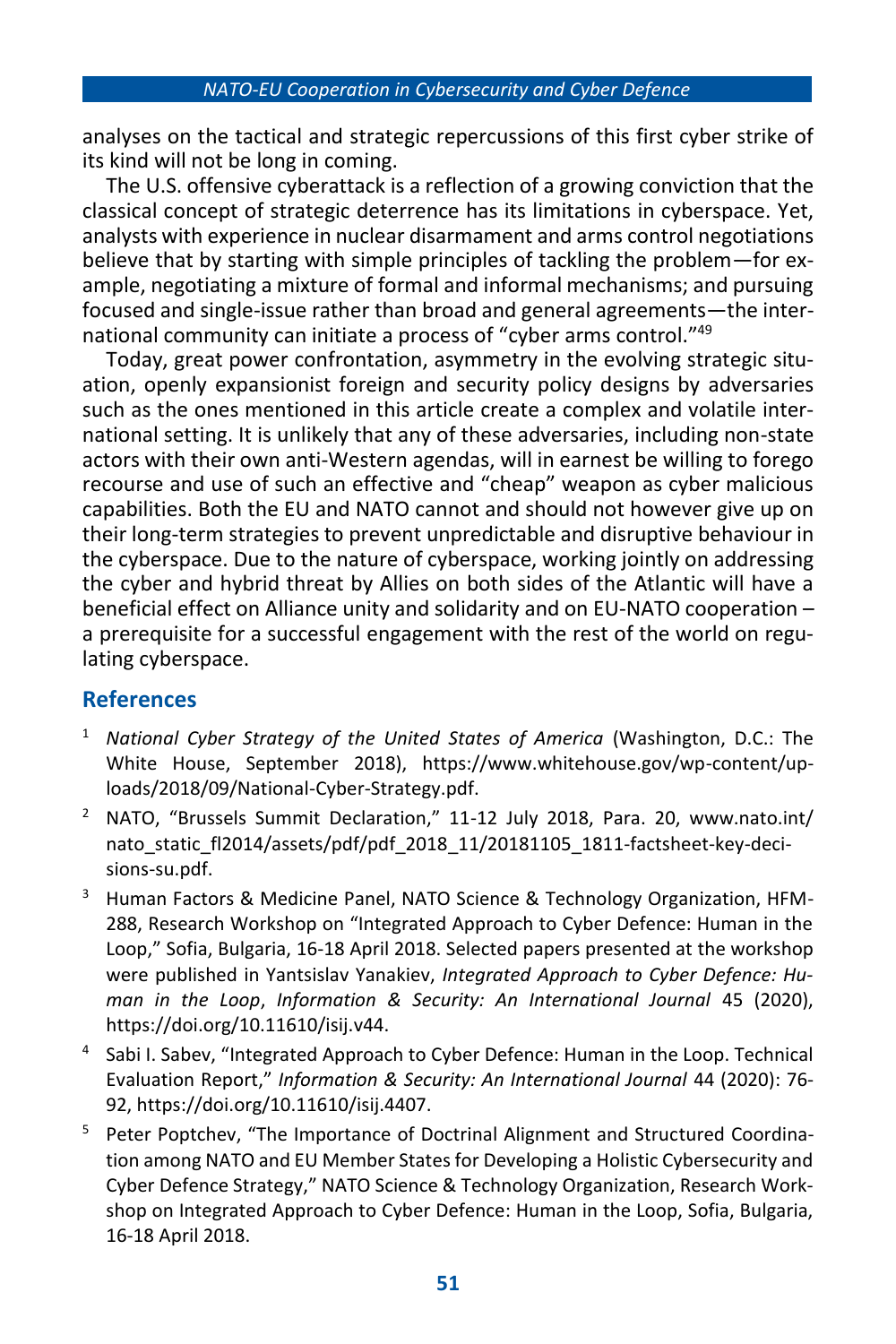- <sup>6</sup> Robin Emmott, "NATO Cyber Command to Be Fully Operational in 2023," *Reuters*, October 16, 2018.
- 7 Jens Stoltenberg, "Meeting the Press," *NATO Newsroom*, October 5, 2018.
- <sup>8</sup> Bruce Jones, Jeffrey Feltman, and Will Moreland, "Competitive Multilateralism: Adapting Institutions to Meet the New Geopolitical Environment," The Brookings Institution, September 2019, https://www.brookings.edu/wp-content/uploads/2019/ 09/FP\_20190918\_competitive\_multilateralism\_FINAL.pdf.
- <sup>9</sup> "Ep. 48: Cyberwarfare today," Defense One Radio, Washington D.C., July 12, 2019, https://www.defenseone.com/ideas/2019/07/ep-48-cyberwarfare-today/158387/.
- <sup>10</sup> Frederic Lemieux, "How to Tackle Cybersecurity Risks More Effectively," Georgetown University, School of Continuing Studies, September 17, 2018, https://scs.georgetown.edu/news-and-events/article/7329/how-tackle-cybersecurity-risks-more-effectively.
- $11$  "Brussels Dispatches an Expert Team to Check on the Cybersecurity in This Country," *Mediapool.bg*, September 10, 2019 (in Bulgarian).
- <sup>12</sup> Mike Levine and Pierre Thomas, "Russian Hackers Targeted Nearly Half of States' Voter Registration Systems, Successfully Infiltrated 4," *ABC News*, September 29, 2016, https://abcnews.go.com/US/russian-hackers-targeted-half-states-voter-registration-systems/story?id=42435822.
- <sup>13</sup> James Fallows, "'Chaos Serves Putin's Interest': A Veteran Diplomat Takes Stock," an interview with William J. Burns, *The Atlantic*, March 11, 2019, https://www.defenseone.com/ideas/2019/03/bill-burns-chaos-serves-putins-interest/155440/.
- <sup>14</sup> Susan Page, Jason Lalliee, and Jeanine Santucci, "Who's Gonna Make the Debate Stage?" *POLITICO*, 28 August, 2019, https://www.politico.com/newsletters/playbook/2019/08/28/whos-gonna-make-the-debate-stage-473330.
- <sup>15</sup> Elsa Kania and Emma More, "The US is Unprepared to Mobilize for Great Power Conflict," *Defense One*, July 21, 2019, https://www.defenseone.com/ideas/2019/07/usunprepared-mobilize-great-power-conflict/158560/.
- <sup>16</sup> "Report of the Select Committee on Intelligence," United States Senate on Russian Active Measures Campaigns and Interference in the 2016 U.S. Election, Volume 1: Russian Efforts against Election Infrastructure with Additional Views, Section V: Russian Intentions, 2016, p. 35.
- <sup>17</sup> "We Must Do Better in 2020': Bipartisan Senate Panel Releases Final Report on Russian 2016 Election Interference," *Homeland Security News Wire*, August 18, 2020, http://www.homelandsecuritynewswire.com/we-must-do-better-2020-bipartisansenate-panel-releases-final-report-russian-2016-election-interfere.
- $18$  European Commission, "Action Plan against Disinformation," High Representative of the Union for Foreign Affairs and Security Policy, Brussels, JOIN (2018) 36 final, December 05, 2018, p. 4., https://ec.europa.eu/commission/publications/action-plandisinformation-commission-contribution-european-council-13-14-december-2018\_en.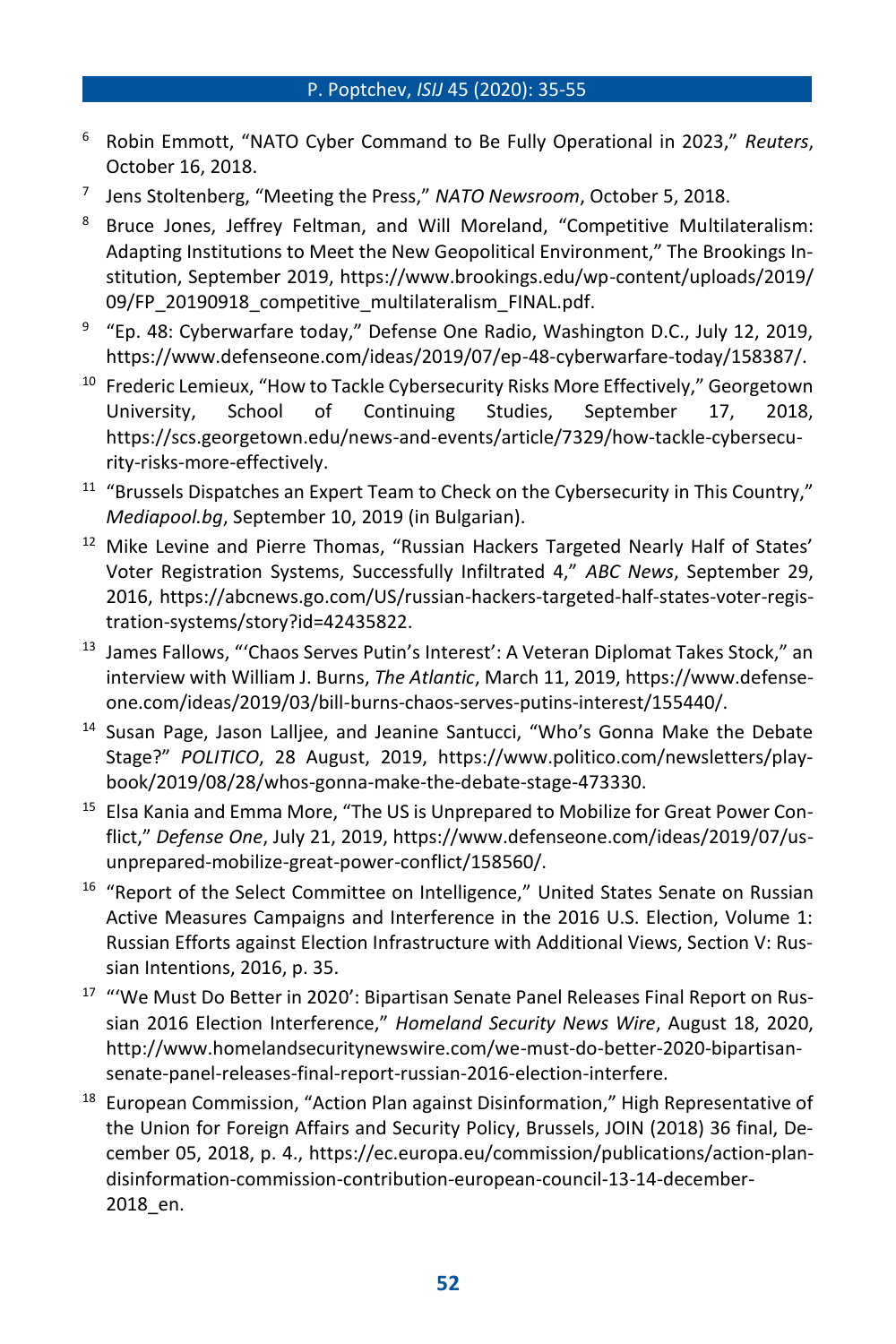- <sup>19</sup> Helen Warrell, Guy Chazan, and Michael Peel, "Mark Zuckerberg Admits Facebook Was Slow on Russian Disinformation," *Financial Times*, February 15, 2020, www-ftcom.eur.idm.oclc.org/content/5b42ef72-501e-11ea-8841-482eed0038b1.
- <sup>20</sup> "Russia 'was behind German parliamentary hack'," *BBC News*, 13 May 2016, https://www.bbc.com/news/technology-36284447.
- <sup>21</sup> Lemieux, "How to Tackle Cybersecurity Risks More Effectively."
- <sup>22</sup> US NCSC, "Foreign Economic Espionage in Cyberspace," National Counterintelligence and Security Center, 2018, https://www.dni.gov/files/NCSC/documents/news/2018 0724-economic-espionage-pub.pdf.
- <sup>23</sup> "Ep.48: Cyberwarfare today."
- <sup>24</sup> National Cyber Strategy of the United States of America, Pillar III: Preserve Peace through Strength.
- <sup>25</sup> Hannah Parry, "Justice Department Indicts Seven Russian Spies for Hacking Olympic Doping Scandal Investigators, Launching a Cyber Attack on a US Nuclear Company and for Trying to Undermine the Probe into ex-KGB Officer Poisoning in the UK," *Dailymail.com*, October 4, 2018, https://www.dailymail.co.uk/news/article-6240621/ Russia-accused-cyberattacks-investigators-pursuing-doping-poisoning-cases.html.
- <sup>26</sup> David Salvo and Bradley Hanlon, "Key Takeaways from the Kremlin's Recent Interference Offensive," *Homeland Security News Wire*, 11 October 2018, http://www.home landsecuritynewswire.com/dr20181011-key-takeaways-from-the-kremlin-s-recentinterference-offensive.
- <sup>27</sup> France-Press, TASS, and Bulgarian Telegraph Agency, as quoted by *Mediapool.bg*, 5 October 2018.
- <sup>28</sup> "Joint US UK Statement on Malicious Cyber Activity Carried out by Russian Government," National Cyber Security Centre, April 15, 2018, www.ncsc.gov.uk/news/jointus-uk-statement-malicious-cyber-activity-carried-out-russian-government.
- <sup>29</sup> "Press conference by NATO Secretary General Jens Stoltenberg following the meetings of NATO Defence Ministers," Brussels, 04 October 2018.
- <sup>30</sup> US Department of Homeland Security, "Alert (TA18-106A) Russian State-Sponsored Cyber Actors Targeting Network Infrastructure Devices," April 20, 2018, https://uscert.cisa.gov/ncas/alerts/TA18-106A.
- <sup>31</sup> NATO, "Brussels Summit Declaration," Para. 21.
- $32$  Eva-Nour Repussard, "There Is No Attribution Problem, Only a Diplomatic One," *King's College University*, December 2019, https://www.e-ir.info/2020/03/22/thereis-no-attribution-problem-only-a-diplomatic-one/.
- <sup>33</sup> "Joint Framework on Countering Hybrid Threats," JOIN (2016) 18 final, High Representative of the Union for Foreign Affairs and Security Policy, Brussels, April 6, 2016, https://eur-lex.europa.eu/legal-content/EN/TXT/?uri=CELEX%3A52016JC0018.
- <sup>34</sup> Jim Garamone, "Dunford: Global Security Environment Has Implications for Joint Force," *DoD News*, November 29, 2016, https://www.defense.gov/Explore/News/Article/Article/1017146/dunford-global-security-environment-has-implications-for-joint-force/.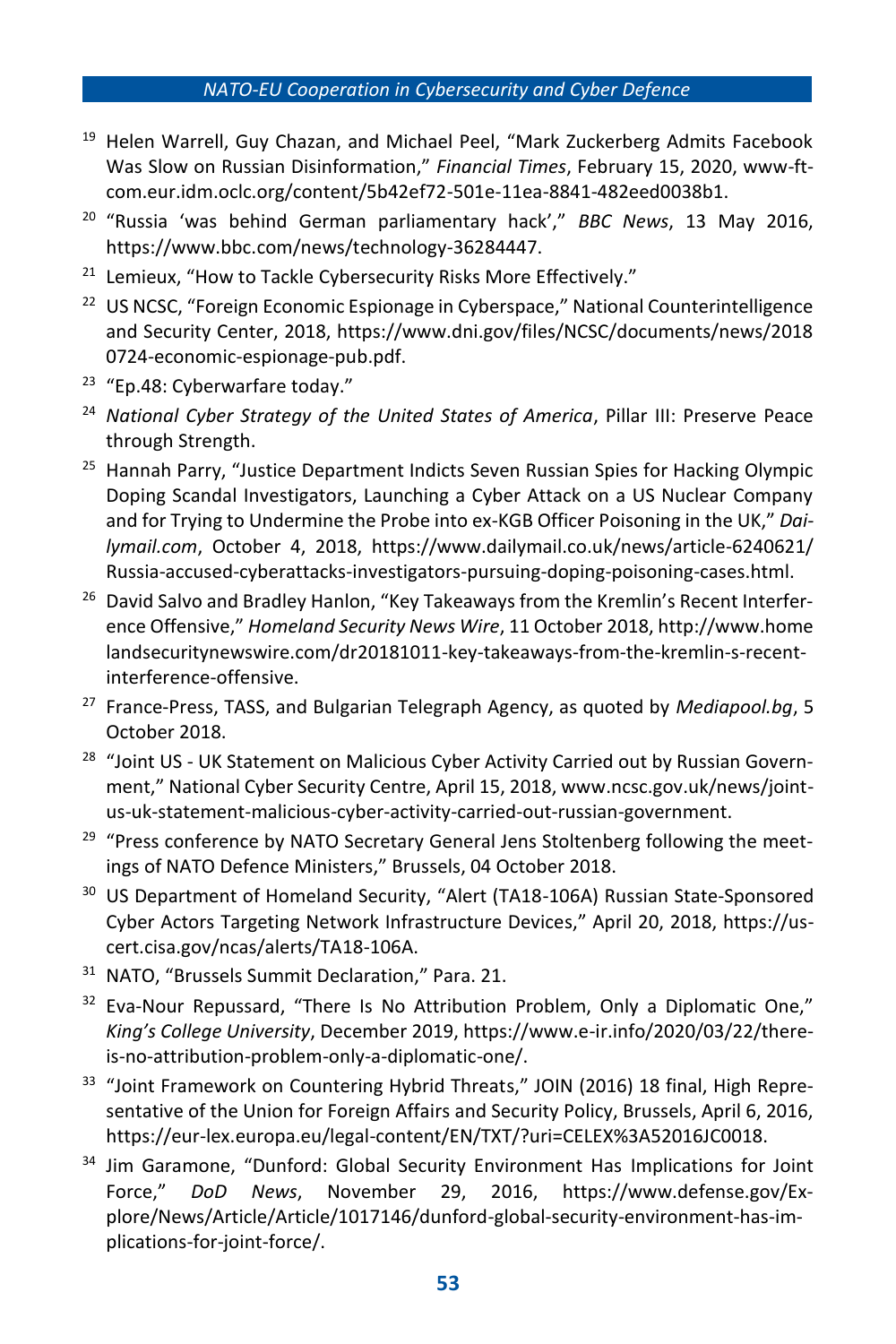- <sup>35</sup> Gordon Corera, "Could Russia and West be Heading for Cyber-war?" *BBC News*, October 4, 2018, https://www.bbc.com/news/technology-43788114.
- <sup>36</sup> Todor Tagarev, Raphael Perl, and Valeri Ratchev, "Recommendations and Courses of Action: How to Secure the Post-Covid Future," in *Transatlantic Security: Securing the Post Covid Future*, edited by IBM (Wien: Federal Ministry of Defense, 2020), 18-41.
- <sup>37</sup> *Strategic Survey 2016: The Annual Review of World Affairs* (London: IISS, 2016), 65.
- <sup>38</sup> "Brussels Summit Declaration."
- <sup>39</sup> US NCSC, "Foreign Economic Espionage in Cyberspace."
- <sup>40</sup> "Securing the Edge: Surveying the Vulnerabilities in the Federal Government's Internet of Things," Research report, Government Business Council, Brocade Communications System, January 2017, https://www.cybersecobservatory.com/wp-content/uploads/2017/05/security-at-edge.pdf.
- <sup>41</sup> Irene Kostaki, "EU Struggles to Balance Trans-Atlantic Ties with Exposure to Huawei," New Europe, Brussels, 31 March 2019.
- <sup>42</sup> Tom Wheeler, "Moving from 'Secret Sauce' to Open Standards for 5G," *Brookings Global Eye*, February 18, 2020, https://globaleye.online/moving-from-secret-sauceto-open-standards-for-5g-brookings/.
- <sup>43</sup> Christina Zhao, "China Building Artificial Intelligence–Powered Nuclear Submarine That Could Have 'Its Own Thoughts,' Report Says," *Newsweek*, May 2, 2018, https://www.newsweek.com/china-building-artificial-intelligence-powered-nuclear-submarines-have-its-own-799351.
- <sup>44</sup> Miles Brundage, Shahar Avin, Jack Clark, et al., "The Malicious Use of Artificial Intelligence: Forecasting, Prevention, and Mitigation," Future of Humanity Institute – University of Oxford, Centre for the Study of Existential Risk, Center for a New American Security, Electronic Frontier Foundation, Open AI, February 2018, https://arxiv.org/ abs/1802.07228.
- <sup>45</sup> "New Cryptography Must Be Developed and Deployed Now," *Homeland Security News Wire*, December 5, 2018, https://www.nationalacademies.org/news/2018/ 12/new-cryptography-must-be-developed-and-deployed-now-even-though-a-quantum-computer-that-could-compromise-todays-cryptography-is-likely-at-least-a-decade-away-says-new-report.
- <sup>46</sup> World Economic Forum, "The Global Risks Report 2019," January 15, 2019, p. 67, https://www.weforum.org/reports/the-global-risks-report-2019.
- <sup>47</sup> "Berlin Wants First Use of EU Cyber Sanctions on Russia," *EU Observer*, 13 July 2020, https://euobserver.com/tickers/148923.
- <sup>48</sup> Ellen Nakashima, "Trump Approved Cyber-strikes Against Iranian Computer Database Used to Plan Attacks on Oil Tankers," *Washington Post*, June 23, 2019, https://www.washingtonpost.com/world/national-security/with-trumps-approvalpentagon-launched-cyber-strikes-against-iran/2019/06/22/250d3740-950d-11e9 b570-6416efdc0803\_story.html.
- <sup>49</sup> Andrew Futter, "What Does Cyber Arms Control Look Like? Four Principles for Managing Cyber Risk," *Policy Brief*, European Leadership Network, June 2020,